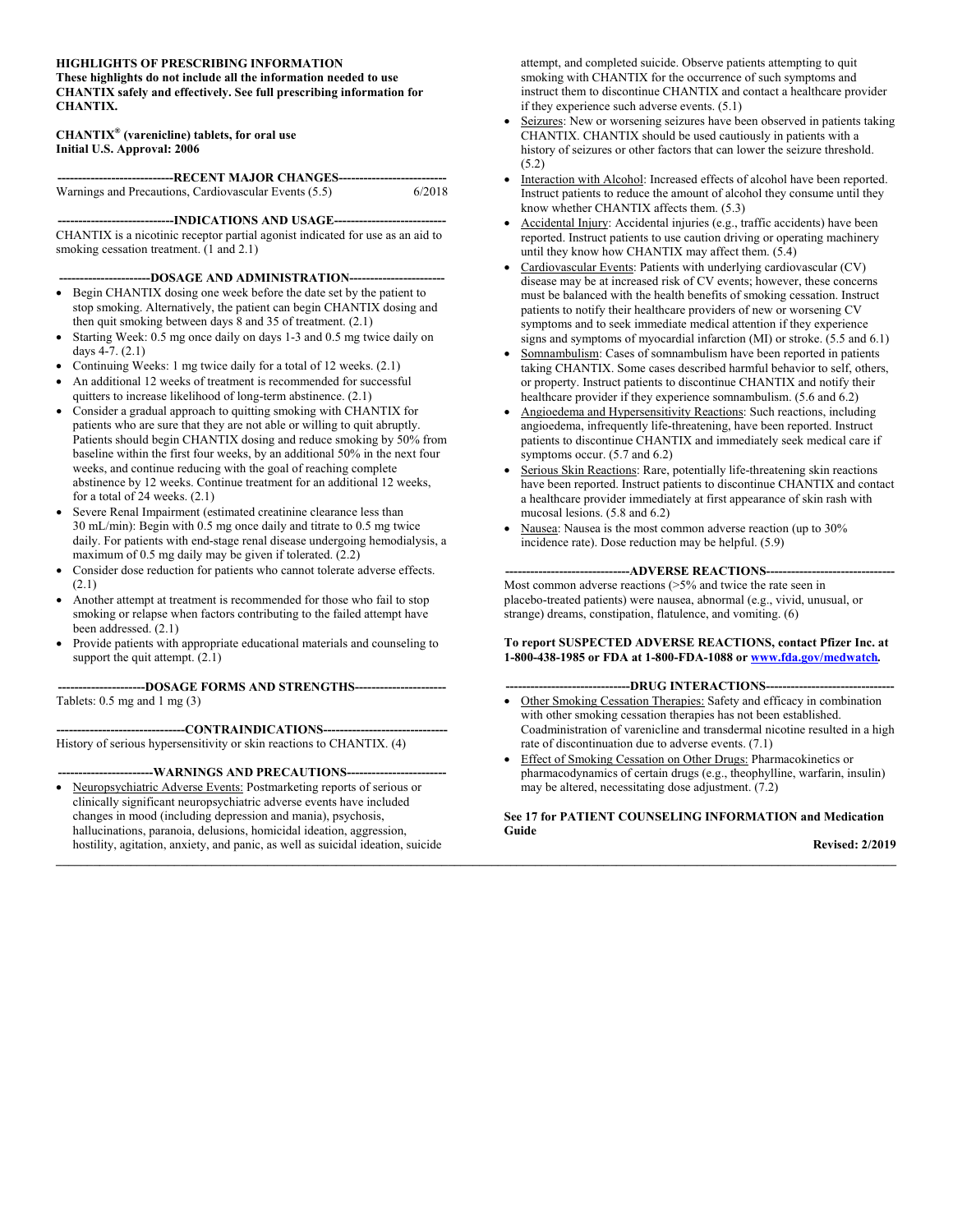## **FULL PRESCRIBING INFORMATION: CONTENTS\***

#### **1 INDICATIONS AND USAGE**

- **2 DOSAGE AND ADMINISTRATION**
	- 2.1 Usual Dosage for Adults
	- 2.2 Dosage in Special Populations
- **3 DOSAGE FORMS AND STRENGTHS**
- **4 CONTRAINDICATIONS**
- **5 WARNINGS AND PRECAUTIONS**
- 5.1 Neuropsychiatric Adverse Events including Suicidality
	- 5.2 Seizures
	- 5.3 Interaction with Alcohol
	- 5.4 Accidental Injury
	- 5.5 Cardiovascular Events
	- 5.6 Somnambulism
	- 5.7 Angioedema and Hypersensitivity Reactions
	- 5.8 Serious Skin Reactions
- 5.9 Nausea
- **6 ADVERSE REACTIONS**
	- 6.1 Clinical Trials Experience
	- 6.2 Postmarketing Experience
- **7 DRUG INTERACTIONS**
	- 7.1 Use with Other Drugs for Smoking Cessation
	- 7.2 Effect of Smoking Cessation on Other Drugs
- **8 USE IN SPECIFIC POPULATIONS**
	- 8.1 Pregnancy
	- 8.2 Lactation
	- 8.4 Pediatric Use
	- 8.5 Geriatric Use
- 8.6 Renal Impairment
- **9 DRUG ABUSE AND DEPENDENCE**
- 9.1 Controlled Substance
	- 9.3 Dependence
- **10 OVERDOSAGE**
- **11 DESCRIPTION**

**\_\_\_\_\_\_\_\_\_\_\_\_\_\_\_\_\_\_\_\_\_\_\_\_\_\_\_\_\_\_\_\_\_\_\_\_\_\_\_\_\_\_\_\_\_\_\_\_\_\_\_\_\_\_\_\_\_\_\_\_\_\_\_\_\_\_\_\_\_\_\_\_\_\_\_\_\_\_\_\_\_\_\_\_\_\_\_\_\_\_\_\_\_\_\_\_\_\_\_\_\_\_\_\_\_\_\_\_\_\_\_\_\_\_\_\_\_\_\_\_\_\_\_\_\_\_\_\_\_\_\_\_\_\_\_**

- **12 CLINICAL PHARMACOLOGY**
	- 12.1 Mechanism of Action 12.3 Pharmacokinetics
- **13 NONCLINICAL TOXICOLOGY**
- 13.1 Carcinogenesis, Mutagenesis, Impairment of Fertility
- **14 CLINICAL STUDIES**
	- 14.1 Initiation of Abstinence
	- 14.2 Urge to Smoke
	- 14.3 Long-Term Abstinence
	- 14.4 Alternative Instructions for Setting a Quit Date
	- 14.5 Gradual Approach to Quitting Smoking
	-
	- 14.6 Re-Treatment Study<br>14.7 Subjects with Chron Subjects with Chronic Obstructive Pulmonary Disease
	- 14.8 Subjects with Cardiovascular Disease and Other Cardiovascular Analyses
	- 14.9 Subjects with Major Depressive Disorder
	- 14.10 Postmarketing Neuropsychiatric Safety Outcome Trial
- **16 HOW SUPPLIED/STORAGE AND HANDLING**
- **17 PATIENT COUNSELING INFORMATION**

\*Sections or subsections omitted from the full prescribing information are not listed*.*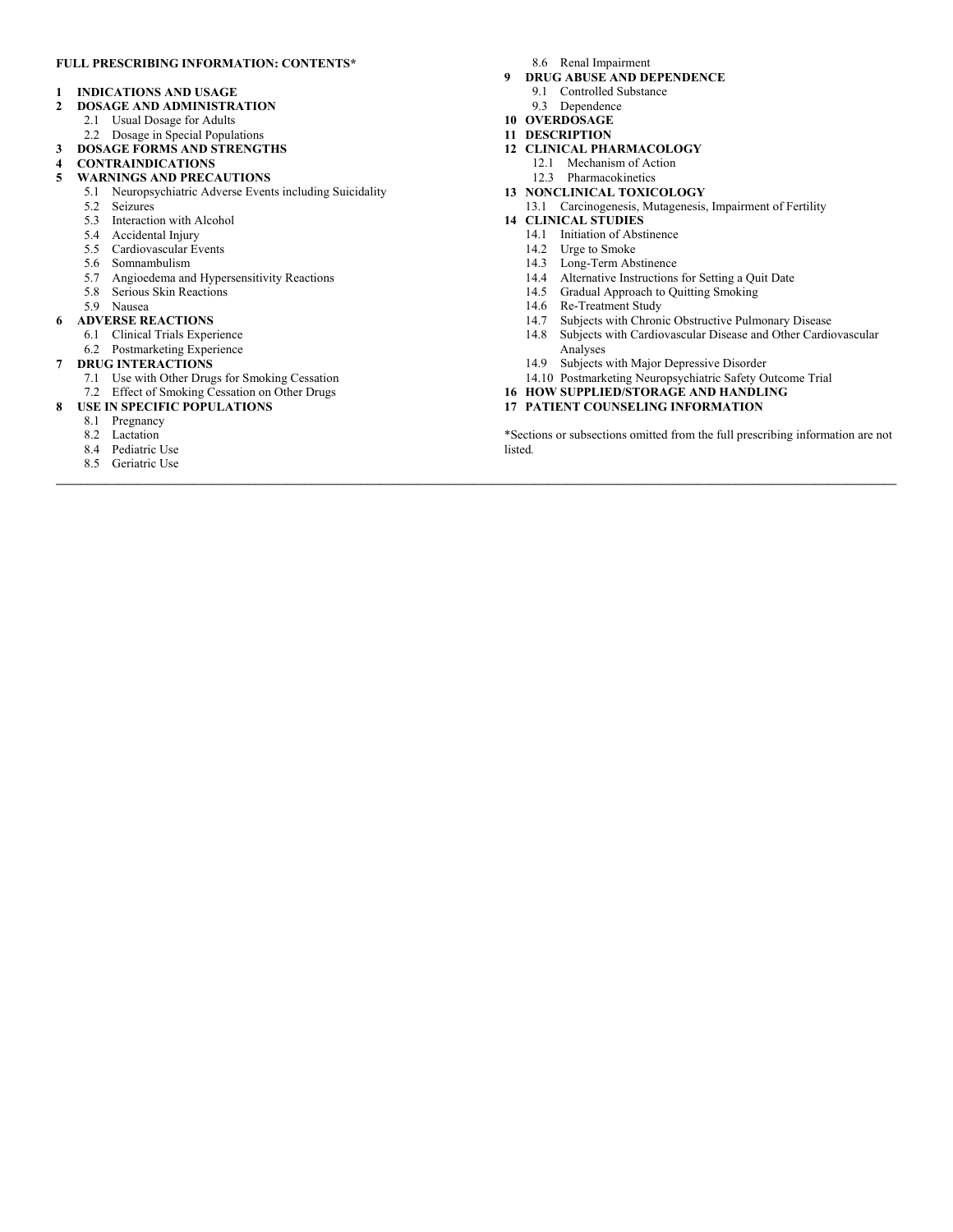### **FULL PRESCRIBING INFORMATION**

## **1 INDICATIONS AND USAGE**

CHANTIX is indicated for use as an aid to smoking cessation treatment.

## **2 DOSAGE AND ADMINISTRATION**

## **2.1 Usual Dosage for Adults**

Smoking cessation therapies are more likely to succeed for patients who are motivated to stop smoking and who are provided additional advice and support. Provide patients with appropriate educational materials and counseling to support the quit attempt.

The patient should set a date to stop smoking. Begin CHANTIX dosing one week before this date. Alternatively, the patient can begin CHANTIX dosing and then quit smoking between days 8 and 35 of treatment.

CHANTIX should be taken orally after eating and with a full glass of water.

The recommended dose of CHANTIX is 1 mg twice daily following a 1-week titration as follows:

| Days $1 - 3$ :              | 0.5 mg once daily  |
|-----------------------------|--------------------|
| Days $4-7$ :                | 0.5 mg twice daily |
| Day $8$ – end of treatment: | 1 mg twice daily   |

Patients should be treated with CHANTIX for 12 weeks. For patients who have successfully stopped smoking at the end of 12 weeks, an additional course of 12 weeks treatment with CHANTIX is recommended to further increase the likelihood of long-term abstinence.

For patients who are sure that they are not able or willing to quit abruptly, consider a gradual approach to quitting smoking with CHANTIX. Patients should begin CHANTIX dosing and reduce smoking by 50% from baseline within the first four weeks, by an additional 50% in the next four weeks, and continue reducing with the goal of reaching complete abstinence by 12 weeks. Continue CHANTIX treatment for an additional 12 weeks, for a total of 24 weeks of treatment. Encourage patients to attempt quitting sooner if they feel ready *[see Clinical Studies (14.5)].*

Patients who are motivated to quit, and who did not succeed in stopping smoking during prior CHANTIX therapy for reasons other than intolerability due to adverse events or who relapsed after treatment, should be encouraged to make another attempt with CHANTIX once factors contributing to the failed attempt have been identified and addressed.

Consider a temporary or permanent dose reduction in patients who cannot tolerate the adverse effects of CHANTIX.

#### **2.2 Dosage in Special Populations**

#### Patients with Impaired Renal Function

No dosage adjustment is necessary for patients with mild to moderate renal impairment. For patients with severe renal impairment (estimated creatinine clearance less than 30 mL per min), the recommended starting dose of CHANTIX is 0.5 mg once daily. The dose may then be titrated as needed to a maximum dose of 0.5 mg twice daily. For patients with end-stage renal disease undergoing hemodialysis, a maximum dose of 0.5 mg once daily may be administered if tolerated *[see Use in Specific Populations (8.6), Clinical Pharmacology (12.3)]*.

## Elderly and Patients with Impaired Hepatic Function

No dosage adjustment is necessary for patients with hepatic impairment. Because elderly patients are more likely to have decreased renal function, care should be taken in dose selection, and it may be useful to monitor renal function *[see Use in Specific Populations (8.5)]*.

## **3 DOSAGE FORMS AND STRENGTHS**

Capsular, biconvex tablets: 0.5 mg (white to off-white, debossed with "*Pfizer*" on one side and "CHX 0.5" on the other side) and 1 mg (light blue, debossed with "*Pfizer*" on one side and "CHX 1.0" on the other side).

#### **4 CONTRAINDICATIONS**

CHANTIX is contraindicated in patients with a known history of serious hypersensitivity reactions or skin reactions to CHANTIX.

#### **5 WARNINGS AND PRECAUTIONS**

#### **5.1 Neuropsychiatric Adverse Events including Suicidality**

Serious neuropsychiatric adverse events have been reported in patients being treated with CHANTIX *[see Adverse Reactions (6.2)]*. These postmarketing reports have included changes in mood (including depression and mania), psychosis, hallucinations, paranoia, delusions, homicidal ideation, aggression, hostility, agitation, anxiety, and panic, as well as suicidal ideation, suicide attempt, and completed suicide. Some patients who stopped smoking may have been experiencing symptoms of nicotine withdrawal, including depressed mood. Depression, rarely including suicidal ideation, has been reported in smokers undergoing a smoking cessation attempt without medication. However, some of these adverse events occurred in patients taking CHANTIX who continued to smoke.

Neuropsychiatric adverse events occurred in patients without and with pre-existing psychiatric disease; some patients experienced worsening of their psychiatric illnesses. Some neuropsychiatric adverse events, including unusual and sometimes aggressive behavior directed to oneself or others, may have been worsened by concomitant use of alcohol *[see Warnings and Precautions (5.3), Adverse Reactions (6.2)].* Observe patients for the occurrence of neuropsychiatric adverse events. Advise patients and caregivers that the patient should stop taking CHANTIX and contact a healthcare provider immediately if agitation, depressed mood, or changes in behavior or thinking that are not typical for the patient are observed, or if the patient develops suicidal ideation or suicidal behavior. The healthcare provider should evaluate the severity of the symptoms and the extent to which the patient is benefiting from treatment, and consider options including dose reduction, continued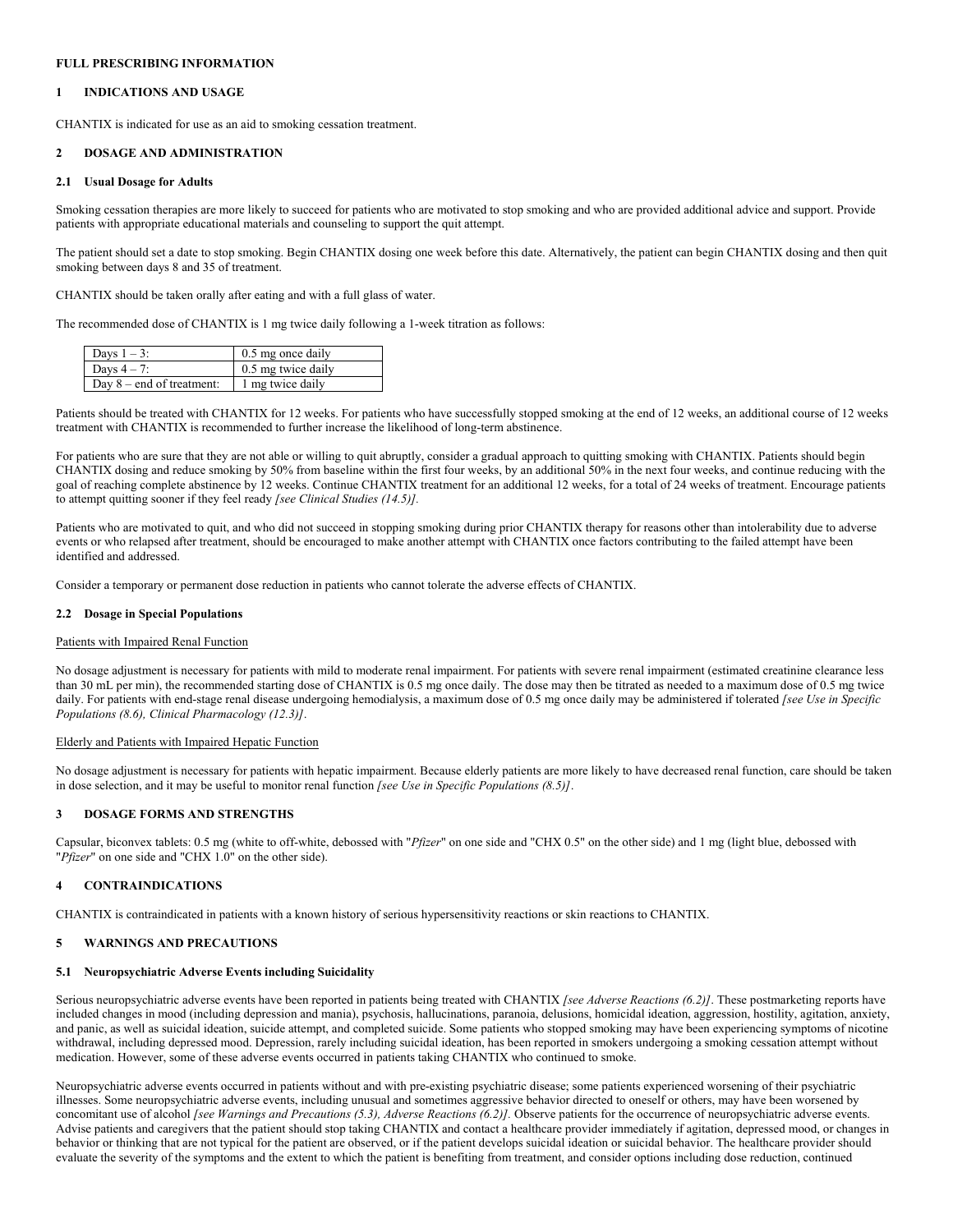treatment under closer monitoring, or discontinuing treatment. In many postmarketing cases, resolution of symptoms after discontinuation of CHANTIX was reported. However, the symptoms persisted in some cases; therefore, ongoing monitoring and supportive care should be provided until symptoms resolve.

The neuropsychiatric safety of CHANTIX was evaluated in a randomized, double-blind, active and placebo-controlled study that included patients without a history of psychiatric disorder (non-psychiatric cohort, N=3912) and patients with a history of psychiatric disorder (psychiatric cohort, N=4003). In the non-psychiatric cohort, CHANTIX was not associated with an increased incidence of clinically significant neuropsychiatric adverse events in a composite endpoint comprising anxiety, depression, feeling abnormal, hostility, agitation, aggression, delusions, hallucinations, homicidal ideation, mania, panic, and irritability. In the psychiatric cohort, there were more events reported in each treatment group compared to the non-psychiatric cohort, and the incidence of events in the composite endpoint was higher for each of the active treatments compared to placebo: Risk Differences (RDs) (95%CI) vs. placebo were 2.7% (-0.05, 5.4) for CHANTIX, 2.2% (-0.5, 4.9) for bupropion, and 0.4% (-2.2, 3.0) for transdermal nicotine. In the non-psychiatric cohort, neuropsychiatric adverse events of a serious nature were reported in 0.1% of CHANTIX-treated patients and 0.4% of placebo-treated patients. In the psychiatric cohort, neuropsychiatric events of a serious nature were reported in 0.6% of CHANTIX-treated patients, with 0.5% involving psychiatric hospitalization. In placebo-treated patients, serious neuropsychiatric events occurred in 0.6%, with 0.2% requiring psychiatric hospitalization *[see Clinical Studies (14.10)]*.

## **5.2 Seizures**

During clinical trials and the postmarketing experience, there have been reports of seizures in patients treated with CHANTIX. Some patients had no history of seizures, whereas others had a history of seizure disorder that was remote or well-controlled. In most cases, the seizure occurred within the first month of therapy. Weigh this potential risk against the potential benefits before prescribing CHANTIX in patients with a history of seizures or other factors that can lower the seizure threshold. Advise patients to discontinue CHANTIX and contact a healthcare provider immediately if they experience a seizure while on treatment *[see Adverse Reactions (6.2)].*

#### **5.3 Interaction with Alcohol**

There have been postmarketing reports of patients experiencing increased intoxicating effects of alcohol while taking CHANTIX. Some cases described unusual and sometimes aggressive behavior, and were often accompanied by amnesia for the events. Advise patients to reduce the amount of alcohol they consume while taking CHANTIX until they know whether CHANTIX affects their tolerance for alcohol *[see Adverse Reactions (6.2)]*.

## **5.4 Accidental Injury**

There have been postmarketing reports of traffic accidents, near-miss incidents in traffic, or other accidental injuries in patients taking CHANTIX. In some cases, the patients reported somnolence, dizziness, loss of consciousness or difficulty concentrating that resulted in impairment, or concern about potential impairment, in driving or operating machinery. Advise patients to use caution driving or operating machinery or engaging in other potentially hazardous activities until they know how CHANTIX may affect them.

#### **5.5 Cardiovascular Events**

A comprehensive evaluation of cardiovascular (CV) risk with CHANTIX suggests that patients with underlying CV disease may be at increased risk; however, these concerns must be balanced with the health benefits of smoking cessation. CV risk has been assessed for CHANTIX in randomized controlled trials (RCT) and meta-analyses of RCTs. In a smoking cessation trial in patients with stable CV disease, CV events were infrequent overall; however, nonfatal myocardial infarction (MI) and nonfatal stroke occurred more frequently in patients treated with CHANTIX compared to placebo. All-cause and CV mortality was lower in patients treated with CHANTIX *[see Clinical Studies (14.8)]*. This study was included in a meta-analysis of 15 CHANTIX efficacy trials in various clinical populations that showed an increased hazard ratio for Major Adverse Cardiovascular Events (MACE) of 1.95; however, the finding was not statistically significant (95% CI: 0.79, 4.82). In the large postmarketing neuropsychiatric safety outcome trial, an analysis of adjudicated MACE events was conducted for patients while in the trial and during a 28-week non-treatment extension period. Few MACE events occurred during the trial; therefore, the findings did not contribute substantively to the understanding of CV risk with CHANTIX. Instruct patients to notify their healthcare providers of new or worsening CV symptoms and to seek immediate medical attention if they experience signs and symptoms of MI or stroke *[see Clinical Studies (14.10)].*

#### **5.6 Somnambulism**

Cases of somnambulism have been reported in patients taking CHANTIX. Some cases described harmful behavior to self, others, or property. Instruct patients to discontinue CHANTIX and notify their healthcare provider if they experience somnambulism *[see Adverse Reactions (6.2)]*.

#### **5.7 Angioedema and Hypersensitivity Reactions**

There have been postmarketing reports of hypersensitivity reactions including angioedema in patients treated with CHANTIX *[see Adverse Reactions (6.2), Patient Counseling Information (17)]*. Clinical signs included swelling of the face, mouth (tongue, lips, and gums), extremities, and neck (throat and larynx). There were infrequent reports of life-threatening angioedema requiring emergent medical attention due to respiratory compromise. Instruct patients to discontinue CHANTIX and immediately seek medical care if they experience these symptoms.

#### **5.8 Serious Skin Reactions**

There have been postmarketing reports of rare but serious skin reactions, including Stevens-Johnson Syndrome and erythema multiforme, in patients using CHANTIX *[see Adverse Reactions (6.2)]*. As these skin reactions can be life-threatening, instruct patients to stop taking CHANTIX and contact a healthcare provider immediately at the first appearance of a skin rash with mucosal lesions or any other signs of hypersensitivity.

### **5.9 Nausea**

Nausea was the most common adverse reaction reported with CHANTIX treatment. Nausea was generally described as mild or moderate and often transient; however, for some patients, it was persistent over several months. The incidence of nausea was dose-dependent. Initial dose-titration was beneficial in reducing the occurrence of nausea. For patients treated to the maximum recommended dose of 1 mg twice daily following initial dosage titration, the incidence of nausea was 30% compared with 10% in patients taking a comparable placebo regimen. In patients taking CHANTIX 0.5 mg twice daily following initial titration, the incidence was 16% compared with 11% for placebo. Approximately 3% of patients treated with CHANTIX 1 mg twice daily in studies involving 12 weeks of treatment discontinued treatment prematurely because of nausea. For patients with intolerable nausea, a dose reduction should be considered.

## **6 ADVERSE REACTIONS**

The following serious adverse reactions were reported in postmarketing experience and are discussed in greater detail in other sections of the labeling: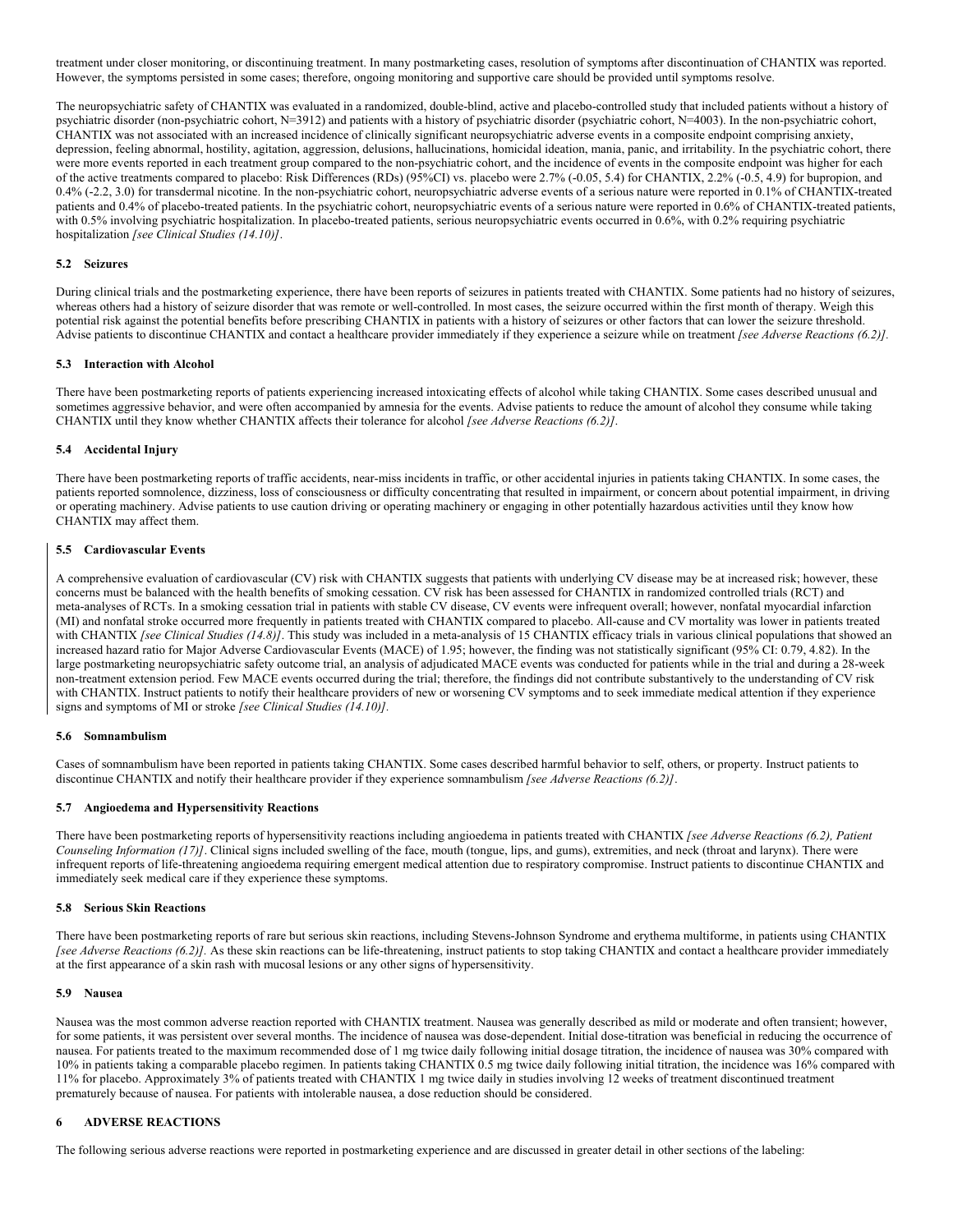- Neuropsychiatric Adverse Events including Suicidality *[see Warnings and Precautions (5.1)]*
- Seizures *[see Warnings and Precautions (5.2)]*
- Interaction with Alcohol *[see Warnings and Precautions (5.3)]*
- Accidental Injury *[see Warnings and Precautions (5.4)]*
- Cardiovascular Events *[see Warnings and Precautions (5.5)]*
- Somnambulism *[see Warnings and Precautions (5.6)]*
- Angioedema and Hypersensitivity Reactions *[see Warnings and Precautions (5.7)]*
- Serious Skin Reactions *[see Warnings and Precautions (5.8)]*

In the placebo-controlled premarketing studies, the most common adverse events associated with CHANTIX (>5% and twice the rate seen in placebo-treated patients) were nausea, abnormal (vivid, unusual, or strange) dreams, constipation, flatulence, and vomiting.

The treatment discontinuation rate due to adverse events in patients dosed with 1 mg twice daily was 12% for CHANTIX, compared to 10% for placebo in studies of three months' treatment. In this group, the discontinuation rates that are higher than placebo for the most common adverse events in CHANTIX-treated patients were as follows: nausea (3% vs. 0.5% for placebo), insomnia (1.2% vs. 1.1% for placebo), and abnormal dreams (0.3% vs. 0.2% for placebo).

Smoking cessation, with or without treatment, is associated with nicotine withdrawal symptoms and has also been associated with the exacerbation of underlying psychiatric illness.

## **6.1 Clinical Trials Experience**

Because clinical trials are conducted under widely varying conditions, the adverse reactions rates observed in the clinical studies of a drug cannot be directly compared to rates in the clinical trials of another drug and may not reflect the rates observed in clinical practice.

During the premarketing development of CHANTIX, over 4500 subjects were exposed to CHANTIX, with over 450 treated for at least 24 weeks and approximately 100 for a year. Most study participants were treated for 12 weeks or less.

The most common adverse event associated with CHANTIX treatment is nausea, occurring in 30% of patients treated at the recommended dose, compared with 10% in patients taking a comparable placebo regimen *[see Warnings and Precautions (5.9)]*.

Table 1 shows the adverse events for CHANTIX and placebo in the 12- week fixed dose premarketing studies with titration in the first week [Studies 2 (titrated arm only), 4, and 5]. Adverse events were categorized using the Medical Dictionary for Regulatory Activities (MedDRA, Version 7.1).

MedDRA High Level Group Terms (HLGT) reported in ≥5% of patients in the CHANTIX 1 mg twice daily dose group, and more commonly than in the placebo group, are listed, along with subordinate Preferred Terms (PT) reported in ≥1% of CHANTIX patients (and at least 0.5% more frequent than placebo). Closely related Preferred Terms such as 'Insomnia', 'Initial insomnia', 'Middle insomnia', 'Early morning awakening' were grouped, but individual patients reporting two or more grouped events are only counted once.

## Table 1. Common Treatment Emergent AEs (%) in the Fixed-Dose, Placebo-Controlled Studies (HLGTs  $\geq$ 5% of Patients in the 1 mg BID CHANTIX **Group and More Commonly than Placebo and PT ≥1% in the 1 mg BID CHANTIX Group, and 1 mg BID CHANTIX at Least 0.5% More than Placebo)**

| <b>SYSTEM ORGAN CLASS</b>        | <b>CHANTIX</b> | <b>CHANTIX</b> | Placebo        |
|----------------------------------|----------------|----------------|----------------|
| <b>High Level Group Term</b>     | $0.5$ mg BID   | 1 mg BID       |                |
| <b>Preferred Term</b>            | $N=129$        | $N = 821$      | $N = 805$      |
| <b>GASTROINTESTINAL (GI)</b>     |                |                |                |
| GI Signs and Symptoms            |                |                |                |
| Nausea                           | 16             | 30             | 10             |
| Abdominal Pain <sup>*</sup>      | 5              | 7              | 5              |
| Flatulence                       | 9              | 6              | 3              |
| Dyspepsia                        | 5              | 5              | $\overline{3}$ |
| Vomiting                         | 1              | 5              | $\overline{c}$ |
| GI Motility/Defecation           |                |                |                |
| Conditions                       |                |                |                |
| Constipation                     | 5              | 8              | 3              |
| Gastroesophageal reflux          | $\mathbf{1}$   | $\mathbf{1}$   | $\theta$       |
| disease                          |                |                |                |
| <b>Salivary Gland Conditions</b> |                |                |                |
| Dry mouth                        | $\overline{4}$ | 6              | 4              |
| PSYCHIATRIC DISORDERS            |                |                |                |
| Sleep                            |                |                |                |
| Disorder/Disturbances            |                |                |                |
| Insomnia **                      | 19             | 18             | 13             |
| Abnormal dreams                  | 9              | 13             | 5              |
| Sleep disorder                   | $\overline{2}$ | 5              | $\overline{3}$ |
| Nightmare                        | $\mathfrak{D}$ | 1              | $\theta$       |
| <b>NERVOUS SYSTEM</b>            |                |                |                |
| Headaches                        |                |                |                |
| Headache                         | 19             | 15             | 13             |
| Neurological Disorders           |                |                |                |
| <b>NEC</b>                       |                |                |                |
| Dysgeusia                        | 8              | 5              | $\overline{4}$ |
| Somnolence                       | 3              | 3              | 2              |
| Lethargy                         | $\overline{c}$ | 1              | $\theta$       |
| <b>GENERAL DISORDERS</b>         |                |                |                |
| General Disorders NEC            |                |                |                |
| Fatigue/Malaise/Asthenia         | 4              | 7              | 6              |
| RESPIR/THORACIC/MEDIAST          |                |                |                |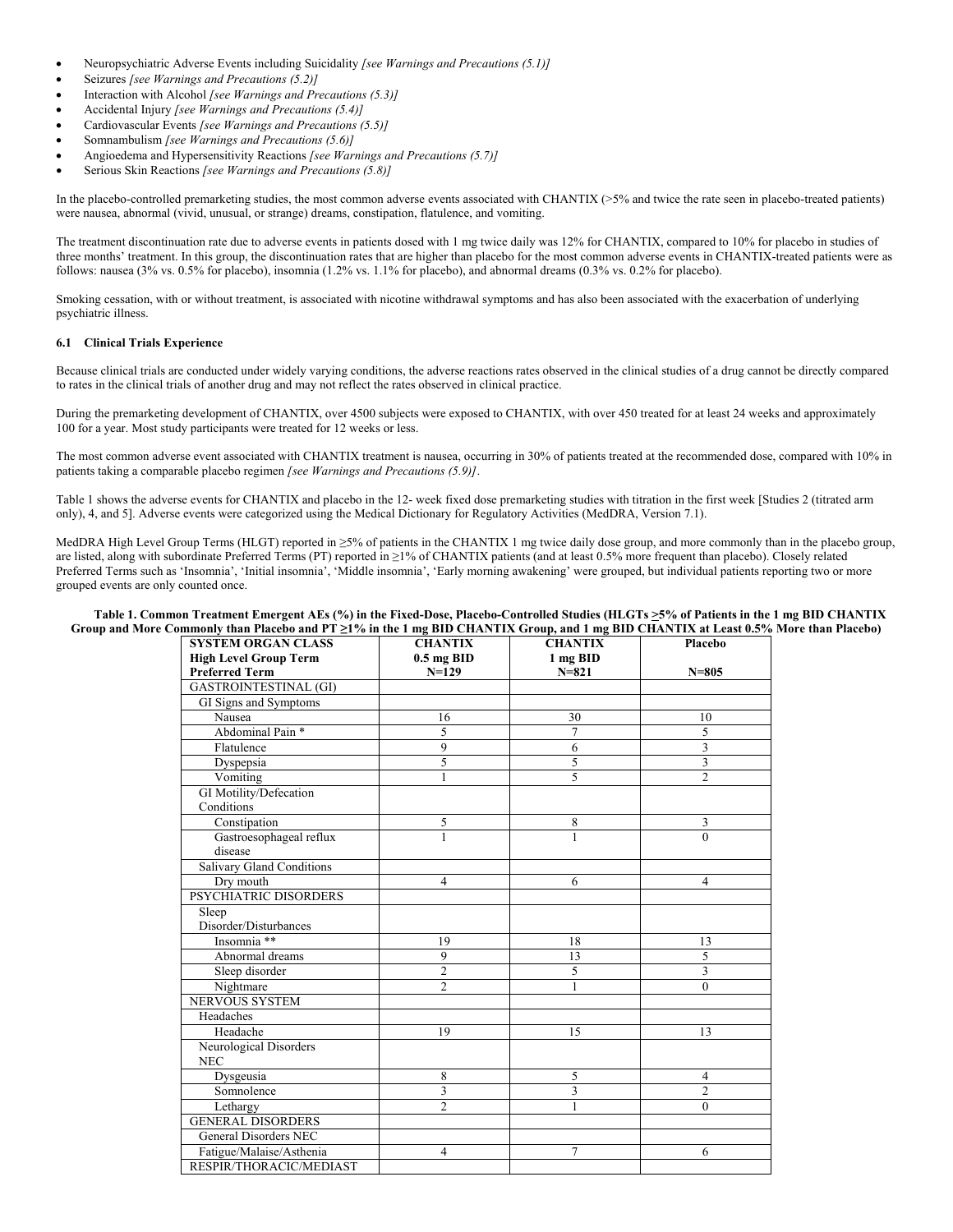| <b>Respiratory Disorders NEC</b> |   |   |  |
|----------------------------------|---|---|--|
| Rhinorrhea                       | 0 |   |  |
| Dyspnea                          |   |   |  |
| <b>Upper Respiratory Tract</b>   |   |   |  |
| <b>Disorder</b>                  |   |   |  |
| <b>SKIN/SUBCUTANEOUS TISSUE</b>  |   |   |  |
| Epidermal and Dermal             |   |   |  |
| Conditions                       |   |   |  |
| Rash                             |   |   |  |
| Pruritis                         |   |   |  |
| METABOLISM and NUTRITION         |   |   |  |
| Appetite/General Nutrition       |   |   |  |
| <b>Disorders</b>                 |   |   |  |
| Increased appetite               |   | n |  |
| Decreased appetite/              |   | っ |  |
| Anorexia                         |   |   |  |

\* Includes PTs Abdominal (pain, pain upper, pain lower, discomfort, tenderness, distension) and Stomach discomfort

\*\* Includes PTs Insomnia/Initial insomnia/Middle insomnia/Early morning awakening

The overall pattern and frequency of adverse events during the longer-term premarketing trials was similar to those described in Table 1, though several of the most common events were reported by a greater proportion of patients with long-term use (e.g., nausea was reported in 40% of patients treated with CHANTIX 1 mg twice daily in a one year study, compared to 8% of placebo-treated patients).

Following is a list of treatment-emergent adverse events reported by patients treated with CHANTIX during all premarketing clinical trials and updated based on pooled data from 18 placebo-controlled pre- and postmarketing studies, including approximately 5,000 patients treated with varenicline. Adverse events were categorized using MedDRA, Version 16.0. The listing does not include those events already listed in the previous tables or elsewhere in labeling, those events for which a drug cause was remote, those events which were so general as to be uninformative, and those events reported only once which did not have a substantial probability of being acutely life-threatening.

Blood and Lymphatic System Disorders. *Infrequent:* anemia, lymphadenopathy. *Rare:* leukocytosis, splenomegaly, thrombocytopenia.

Cardiac Disorders. *Infrequent:* angina pectoris, myocardial infarction, palpitations, tachycardia. *Rare:* acute coronary syndrome, arrhythmia, atrial fibrillation,

bradycardia, cardiac flutter, cor pulmonale, coronary artery disease, ventricular extrasystoles.

Ear and Labyrinth Disorders. *Infrequent:* tinnitus, vertigo. *Rare:* deafness, Meniere's disease.

Endocrine Disorders. *Infrequent:* thyroid gland disorders.

Eye Disorders. *Infrequent:* conjunctivitis, eye irritation, eye pain, vision blurred, visual impairment. *Rare:* blindness transient, cataract subcapsular, dry eye, night blindness, ocular vascular disorder, photophobia, vitreous floaters.

Gastrointestinal Disorders. *Frequent:* diarrhea, toothache*. Infrequent:* dysphagia, eructation, gastritis, gastrointestinal hemorrhage, mouth ulceration. *Rare:* enterocolitis, esophagitis, gastric ulcer, intestinal obstruction, pancreatitis acute.

General Disorders and Administration Site Conditions. *Frequent:* chest pain. *Infrequent:* chest discomfort, chills, edema, influenza-like illness, pyrexia. Hepatobiliary Disorders. *Rare:* gall bladder disorder.

Investigations. *Frequent:* liver function test abnormal, weight increased. *Infrequent:* electrocardiogram abnormal. *Rare:* muscle enzyme increased, urine analysis abnormal.

Metabolism and Nutrition Disorders. *Infrequent:* diabetes mellitus, hypoglycemia. *Rare:* hyperlipidemia, hypokalemia.

Musculoskeletal and Connective Tissue Disorders. *Frequent*: arthralgia, back pain, myalgia. *Infrequent:* arthritis, muscle cramp, musculoskeletal pain. *Rare:* myositis, osteoporosis.

Nervous System Disorders. *Frequent:* disturbance in attention, dizziness. *Infrequent:* amnesia, convulsion, migraine, parosmia, syncope, tremor. *Rare:* balance disorder, cerebrovascular accident, dysarthria, mental impairment, multiple sclerosis, VII<sup>th</sup> nerve paralysis, nystagmus, psychomotor hyperactivity, psychomotor skills impaired, restless legs syndrome, sensory disturbance, transient ischemic attack, visual field defect.

Psychiatric Disorders. *Infrequent:* dissociation, libido decreased, mood swings, thinking abnormal. *Rare:* bradyphrenia, disorientation, euphoric mood.

Renal and Urinary Disorders. *Infrequent:* nocturia, pollakiuria, urine abnormality. *Rare:* nephrolithiasis, polyuria, renal failure acute, urethral syndrome, urinary retention.

Reproductive System and Breast Disorders. *Frequent:* menstrual disorder. *Infrequent:* erectile dysfunction. *Rare:* sexual dysfunction.

Respiratory, Thoracic and Mediastinal Disorders. *Frequent:* respiratory disorders. *Infrequent:* asthma, epistaxis, rhinitis allergic, upper respiratory tract inflammation. *Rare:* pleurisy, pulmonary embolism.

Skin and Subcutaneous Tissue Disorders. *Infrequent:* acne, dry skin, eczema, erythema, hyperhidrosis, urticaria. *Rare:* photosensitivity reaction, psoriasis. Vascular Disorders. *Infrequent:* hot flush. *Rare:* thrombosis.

CHANTIX has also been studied in postmarketing trials including (1) a trial conducted in patients with chronic obstructive pulmonary disease (COPD), (2) a trial conducted in generally healthy patients (similar to those in the premarketing studies) in which they were allowed to select a quit date between days 8 and 35 of treatment ("alternative quit date instruction trial"), (3) a trial conducted in patients who did not succeed in stopping smoking during prior CHANTIX therapy, or who relapsed after treatment ("re-treatment trial"), (4) a trial conducted in patients with stable cardiovascular disease, (5) a trial conducted in patients with stable schizophrenia or schizoaffective disorder, (6) a trial conducted in patients with major depressive disorder, (7) a postmarketing neuropsychiatric safety outcome trial in patients without or with a history of psychiatric disorder, (8) a non-treatment extension of the postmarketing neuropsychiatric safety outcome trial that assessed CV safety, (9) a trial in patients who were not able or willing to quit abruptly and who were instructed to quit gradually ("gradual approach to quitting smoking trial").

Adverse events in the trial of patients with COPD (1), in the alternative quit date instruction trial (2), and in the gradual approach to quitting smoking trial (9) were similar to those observed in premarketing studies. In the re-treatment trial (3), the profile of common adverse events was similar to that previously reported, but, in addition, varenicline-treated patients also commonly reported diarrhea (6% vs. 4% in placebo-treated patients), depressed mood disorders and disturbances (6% vs. 1%), and other mood disorders and disturbances (5% vs. 2%).

In the trial of patients with stable cardiovascular disease (4), more types and a greater number of cardiovascular events were reported compared to premarketing studies, as shown in Table 1 and in Table 2 below.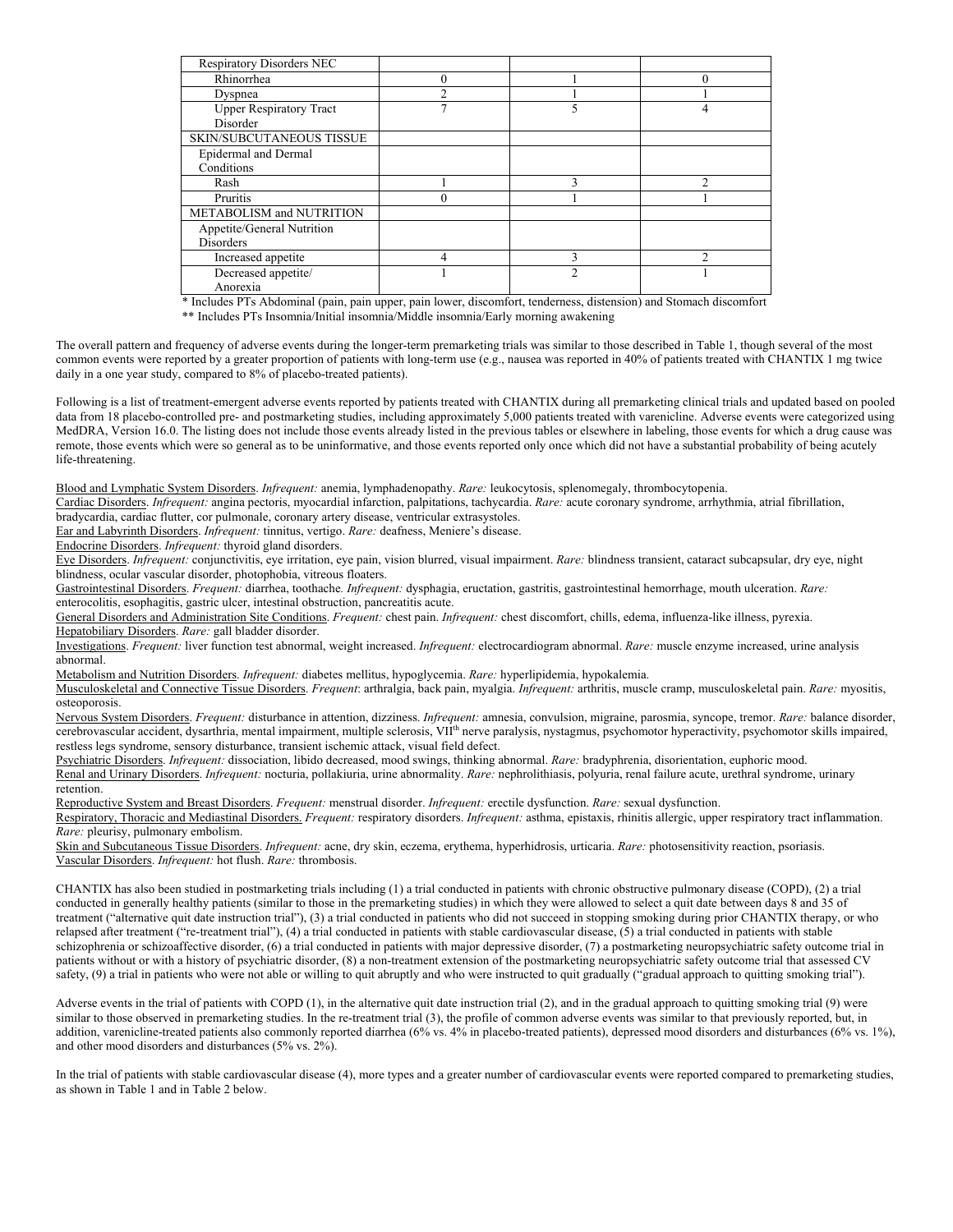#### **Table 2. Cardiovascular Mortality and Nonfatal Cardiovascular Events (%) with a Frequency >1% in Either Treatment Group in the Trial of Patients with Stable Cardiovascular Disease**

|                                                                                        | <b>CHANTIX</b><br>1 mg BID | Placebo   |
|----------------------------------------------------------------------------------------|----------------------------|-----------|
|                                                                                        | $N = 353$                  | $N = 350$ |
| Adverse Events $\geq$ 1% in either treatment group                                     |                            |           |
| Up to 30 days after treatment                                                          |                            |           |
| Angina pectoris                                                                        | 3.7                        | 2.0       |
| Chest pain                                                                             | 2.5                        | 2.3       |
| Peripheral edema                                                                       | 2.0                        | 1.1       |
| Hypertension                                                                           | 1.4                        | 2.6       |
| Palpitations                                                                           | $0.6^{\circ}$              | 1.1       |
| Adjudicated Cardiovascular Mortality (up to 52 weeks)                                  | 0.3                        | 0.6       |
| Adjudicated Nonfatal Serious Cardiovascular Events ≥1% in                              |                            |           |
| either treatment group                                                                 |                            |           |
| Up to 30 days after treatment                                                          |                            |           |
| Nonfatal MI                                                                            | 1.1                        | 0.3       |
| Hospitalization for angina pectoris                                                    | 0.6                        | 1.1       |
| Beyond 30 days after treatment and up to 52 weeks                                      |                            |           |
| Need for coronary revascularization*                                                   | 2.0                        | 0.6       |
| Hospitalization for angina pectoris                                                    | 1.7                        | 1.1       |
| New diagnosis of peripheral vascular disease (PVD)<br>or admission for a PVD procedure | 1.4                        | 0.6       |

\*some procedures were part of management of nonfatal MI and hospitalization for angina

In the trial of patients with stable schizophrenia or schizoaffective disorder (5), 128 smokers on antipsychotic medication were randomized 2:1 to varenicline (1 mg twice daily) or placebo for 12 weeks with 12-week non-drug follow-up. The most common treatment emergent adverse events reported in this trial are shown in Table 3 below.

## **Table 3. Common Treatment Emergent AEs (%) in the Trial of Patients with Stable Schizophrenia or Schizoaffective Disorder**

|                                                                   | <b>CHANTIX</b> | Placebo |
|-------------------------------------------------------------------|----------------|---------|
|                                                                   | 1 mg BID       |         |
|                                                                   | $N = 84$       | $N=43$  |
| Adverse Events $\geq 10\%$ in the varenicline group               |                |         |
| Nausea                                                            | 24             | 14      |
| Headache                                                          |                | 19      |
| Vomiting                                                          |                |         |
| Psychiatric Adverse Events $\geq$ 5% and at a higher rate than in |                |         |
| the placebo group                                                 |                |         |
| Insomnia                                                          |                |         |

For the trial of patients with major depressive disorder (6), the most common treatment emergent adverse events reported are shown in Table 4 below. Additionally, in this trial, patients treated with varenicline were more likely than patients treated with placebo to report one of events related to hostility and aggression (3% vs. 1%).

## **Table 4. Common Treatment Emergent AEs (%) in the Trial of Patients with Major Depressive Disorder**

|                                                                 | <b>CHANTIX</b> | Placebo   |
|-----------------------------------------------------------------|----------------|-----------|
|                                                                 | 1 mg BID       |           |
|                                                                 | $N = 256$      | $N = 269$ |
| Adverse Events $\geq 10\%$ in either treatment group            |                |           |
| Nausea                                                          | 27             | 10        |
| Headache                                                        | 17             | 11        |
| Abnormal dreams                                                 | 11             | 8         |
| Insomnia                                                        |                |           |
| Irritability                                                    |                | 8         |
| Psychiatric Adverse Events $\geq$ 2% in any treatment group and |                |           |
| not included above                                              |                |           |
| Depressed mood disorders and disturbances                       | 11             | 9         |
| Anxiety                                                         |                | 9         |
| Agitation                                                       |                | 4         |
| Tension                                                         | 4              |           |
| Hostility                                                       |                | 0.4       |
| Restlessness                                                    |                |           |

In the trial of patients without or with a history of psychiatric disorder (7), the most common adverse events in subjects treated with varenicline were similar to those observed in premarketing studies. Most common treatment-emergent adverse events reported in this trial are shown in Table 5 below.

|  |  | Table 5. Treatment Emergent Common AEs (%) in the Trial of Patients without or with a History of Psychiatric Disorder |  |  |
|--|--|-----------------------------------------------------------------------------------------------------------------------|--|--|
|--|--|-----------------------------------------------------------------------------------------------------------------------|--|--|

|                                                             | <b>CHANTIX</b>  | Placebo |
|-------------------------------------------------------------|-----------------|---------|
|                                                             | 1 mg BID        |         |
| Adverse Events $\geq 10\%$ in the varenicline group         |                 |         |
| <b>Entire study population, N</b>                           | 1982            | 1979    |
| Nausea                                                      | つら              |         |
| Headache                                                    |                 |         |
| Psychiatric Adverse Events $\geq$ 2% in any treatment group |                 |         |
| Non-psychiatric cohort, N                                   | 97 <sup>4</sup> |         |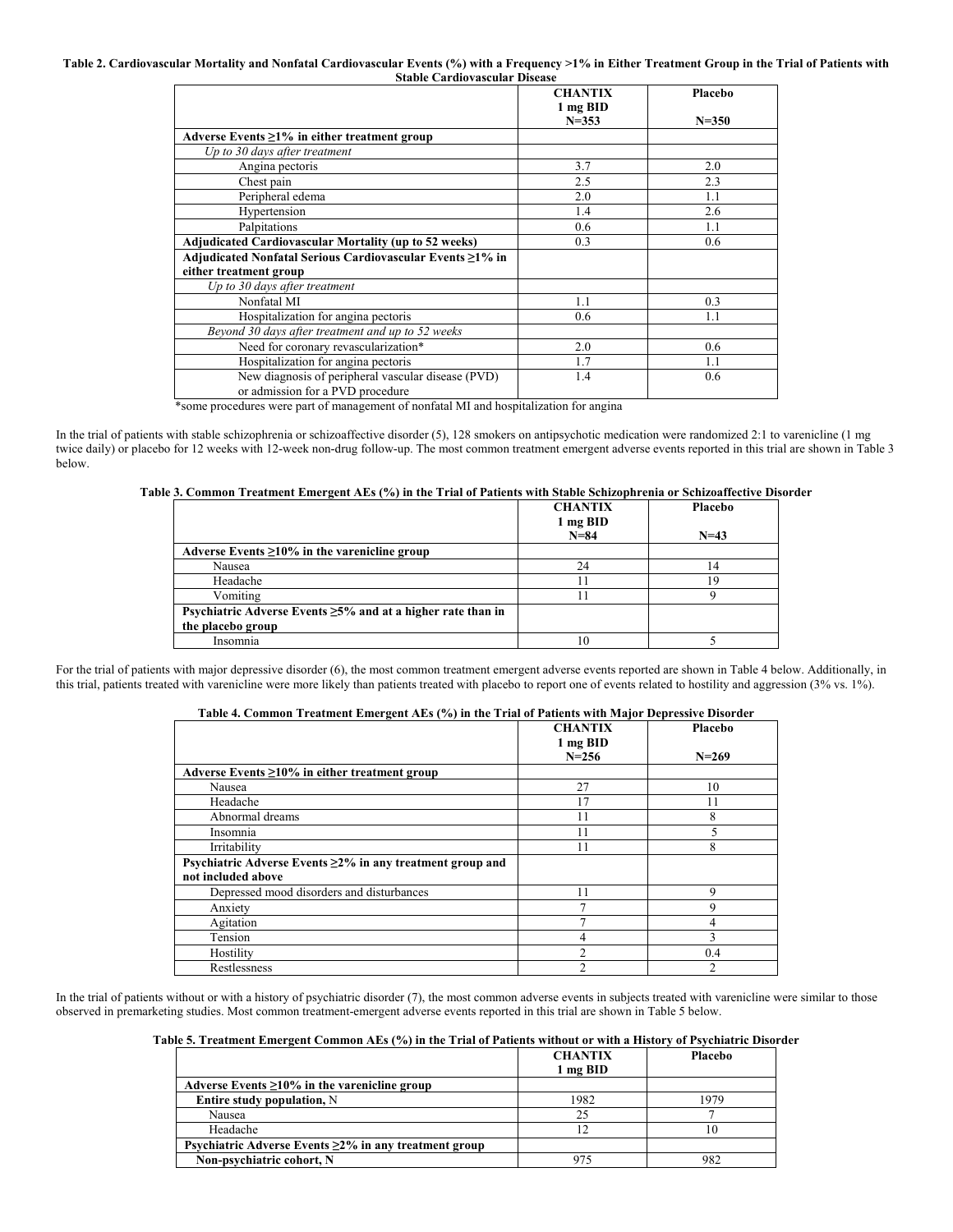| Abnormal dreams       | 8    |     |
|-----------------------|------|-----|
| Agitation             |      |     |
| Anxiety               |      | n   |
| Depressed mood        |      |     |
| Insomnia              | 10   |     |
| Irritability          | 3    |     |
| Sleep disorder        | ٩    | 2   |
| Psychiatric cohort, N | 1007 | 997 |
| Abnormal dreams       | 12   |     |
| Agitation             |      |     |
| Anxiety               | 8    | n   |
| Depressed mood        |      |     |
| Depression            |      |     |
| Insomnia              | q    |     |
| Irritability          |      |     |
| Nervousness           |      |     |
| Sleep disorder        |      |     |

In the non-treatment extension of the postmarketing neuropsychiatric safety outcomes trial that assessed CV safety (8), the most common adverse events in subjects treated with varenicline and occurring up to 30 days after last dose of treatment were similar to those observed in premarketing studies.

## **6.2 Postmarketing Experience**

The following adverse events have been reported during post-approval use of CHANTIX. Because these events are reported voluntarily from a population of uncertain size, it is not possible to reliably estimate their frequency or establish a causal relationship to drug exposure.

There have been reports of depression, mania, psychosis, hallucinations, paranoia, delusions, homicidal ideation, aggression, hostility, anxiety, and panic, as well as suicidal ideation, suicide attempt, and completed suicide in patients attempting to quit smoking while taking CHANTIX *[see Warnings and Precautions (5.1)]*.

There have been postmarketing reports of new or worsening seizures in patients treated with CHANTIX *[see Warnings and Precautions (5.2)].*

There have been postmarketing reports of patients experiencing increased intoxicating effects of alcohol while taking CHANTIX. Some reported neuropsychiatric events, including unusual and sometimes aggressive behavior *[see Warnings and Precautions (5.1) and (5.3)]*.

There have been reports of hypersensitivity reactions, including angioedema *[see Warnings and Precautions (5.7)]*.

There have also been reports of serious skin reactions, including Stevens-Johnson Syndrome and erythema multiforme, in patients taking CHANTIX *[see Warnings and Precautions (5.8)].*

There have been reports of myocardial infarction (MI) and cerebrovascular accident (CVA) including ischemic and hemorrhagic events in patients taking CHANTIX. In the majority of the reported cases, patients had pre-existing cardiovascular disease and/or other risk factors. Although smoking is a risk factor for MI and CVA, based on temporal relationship between medication use and events, a contributory role of varenicline cannot be ruled out *[see Warnings and Precautions (5.5)]*.

There have been reports of hyperglycemia in patients following initiation of CHANTIX.

There have been reports of somnambulism, some resulting in harmful behavior to self, others, or property in patients treated with CHANTIX *[see Warnings and Precautions (5.6)]*.

### **7 DRUG INTERACTIONS**

Based on varenicline characteristics and clinical experience to date, CHANTIX has no clinically meaningful pharmacokinetic drug interactions *[see Clinical Pharmacology (12.3)].*

## **7.1 Use with Other Drugs for Smoking Cessation**

Safety and efficacy of CHANTIX in combination with other smoking cessation therapies have not been studied.

#### Bupropion

Varenicline (1 mg twice daily) did not alter the steady-state pharmacokinetics of bupropion (150 mg twice daily) in 46 smokers. The safety of the combination of bupropion and varenicline has not been established.

## Nicotine replacement therapy (NRT)

Although co-administration of varenicline (1 mg twice daily) and transdermal nicotine (21 mg/day) for up to 12 days did not affect nicotine pharmacokinetics, the incidence of nausea, headache, vomiting, dizziness, dyspepsia, and fatigue was greater for the combination than for NRT alone. In this study, eight of twenty-two (36%) patients treated with the combination of varenicline and NRT prematurely discontinued treatment due to adverse events, compared to 1 of 17 (6%) of patients treated with NRT and placebo.

## **7.2 Effect of Smoking Cessation on Other Drugs**

Physiological changes resulting from smoking cessation, with or without treatment with CHANTIX, may alter the pharmacokinetics or pharmacodynamics of certain drugs (e.g., theophylline, warfarin, insulin) for which dosage adjustment may be necessary.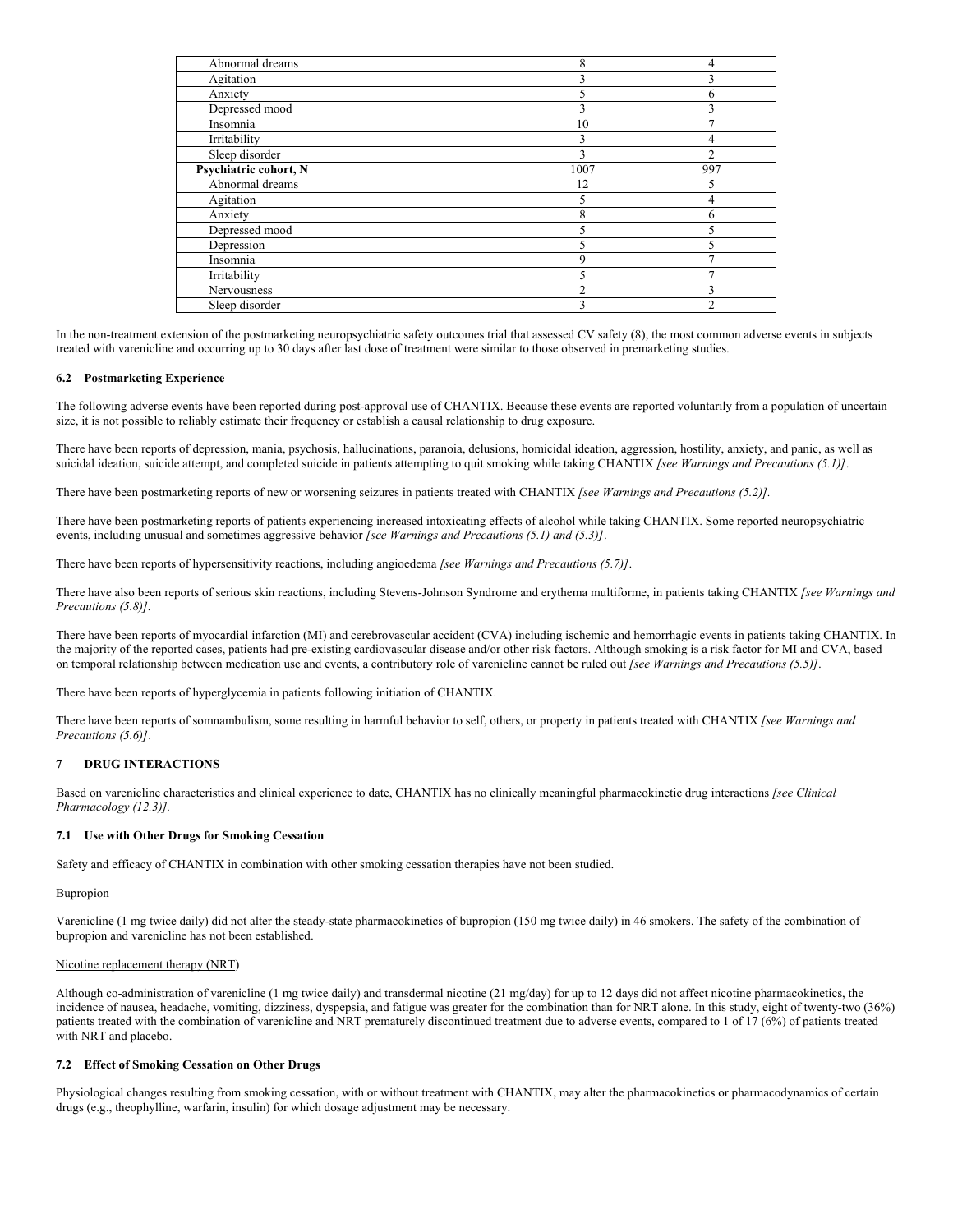## **8 USE IN SPECIFIC POPULATIONS**

### **8.1 Pregnancy**

## Risk Summary

Available data have not suggested an increased risk for major birth defects following exposure to varenicline in pregnancy, compared with women who smoke *[see Data].* Smoking during pregnancy is associated with maternal, fetal, and neonatal risks *(see Clinical Considerations)*. In animal studies, varenicline did not result in major malformations but caused decreased fetal weights in rabbits when dosed during organogenesis at exposures equivalent to 50 times the exposure at the maximum recommended human dose (MRHD). Additionally, administration of varenicline to pregnant rats during organogenesis through lactation produced developmental toxicity in offspring at maternal exposures equivalent to 36 times human exposure at the MRHD *[see Data]*.

The estimated background risk of oral clefts is increased by approximately 30% in infants of women who smoke during pregnancy, compared to pregnant women who do not smoke. The background risk of other major birth defects and miscarriage for the indicated population are unknown. In the US general population, the estimated background risk of major birth defects and miscarriage in clinically recognized pregnancies is 2-4% and 15-20%, respectively.

## Clinical Considerations

#### *Disease-Associated Maternal and/or Embryo/Fetal Risk*

Smoking during pregnancy causes increased risks of orofacial clefts, premature rupture of membranes, placenta previa, placental abruption, ectopic pregnancy, fetal growth restriction and low birth weight, stillbirth, preterm delivery and shortened gestation, neonatal death, sudden infant death syndrome and reduction of lung function in infants. It is not known whether quitting smoking with CHANTIX during pregnancy reduces these risks.

## Data

## *Human Data*

A population-based observational cohort study using the national registers of Denmark and Sweden compared pregnancy and birth outcomes among women exposed to varenicline (N=335, includes 317 first trimester exposed) with women who smoked during pregnancy (N=78,412) and with non-smoking pregnant women (N=806,438). The prevalence of major malformations, the primary outcome, was similar in all groups, including between smoking and non-smoking groups. The prevalence of adverse perinatal outcomes in the varenicline-exposed cohort was not greater than in the cohort of women who smoked, and differed somewhat between the three cohorts. The prevalences of the primary and secondary outcomes are shown in Table 6.

| таріс ў, эдіншаг у от і гішаг у апа эссопааг<br>valvemes for Three Dirah Conorts |                 |                         |                           |  |
|----------------------------------------------------------------------------------|-----------------|-------------------------|---------------------------|--|
| <b>Varenicline Cohort</b><br>Outcome                                             |                 | <b>Smoking Cohort</b>   | <b>Non-Smoking Cohort</b> |  |
|                                                                                  | $(n=335)$       | $(n=78,412)$            | $(n=806, 438)$            |  |
| Major congenital malformation                                                    | $12/334(3.6\%)$ | $3,382 / 78,028$ (4.3%) | 33,950 /804,020 (4.2%)    |  |
| Stillbirth                                                                       | $1(0.3\%)$      | $384(0.5\%)$            | $2,418(0.3\%)$            |  |
| Small for gestational age                                                        | 42 (12.5%)      | 13,433 (17.1%)          | 73,135 (9.1%)             |  |
| Preterm birth                                                                    | $25(7.5\%)$     | $6,173(7.9\%)$          | $46,732(5.8\%)$           |  |
| Premature rupture of membranes                                                   | $12(3.6\%)$     | $4.246(5.4\%)$          | 30,641 (3.8%)             |  |
| Sudden infant death syndrome**                                                   | $0/307(0.0\%)$  | 51/71,720 (0.1%)        | 58/755,939 (< 0.1%)       |  |

## **Table 6. Summary of Primary and Secondary Outcomes for Three Birth Cohorts**

\* Included only live births in the cohorts. Prevalence among first trimester varenicline-exposed pregnancies (11/317  $[3.5\%]$ ).

\*\* There was a lag in death data in Denmark, so the cohorts were smaller.

The study limitations include the inability to capture malformations in pregnancies that do not result in a live birth, and possible misclassification of outcome and of exposure to varenicline or to smoking.

Other small epidemiological studies of pregnant women exposed to varenicline did not identify an association with major malformations, consistent with the Danish and Swedish observational cohort study. Methodological limitations of these studies include small samples and lack of adequate controls.

Overall, available studies cannot definitely establish or exclude any varenicline-associated risk during pregnancy.

#### *Animal Data*

Pregnant rats and rabbits received varenicline succinate during organogenesis at oral doses up to 15 and 30 mg/kg/day, respectively. While no fetal structural abnormalities occurred in either species, maternal toxicity, characterized by reduced body weight gain, and reduced fetal weights occurred in rabbits at the highest dose (exposures 50 times the human exposure at the MRHD of 1 mg twice daily based on AUC). Fetal weight reduction did not occur in rabbits at exposures 23 times the human exposure at the MRHD based on AUC.

In a pre- and postnatal development study, pregnant rats received up to 15 mg/kg/day of oral varenicline succinate from organogenesis through lactation. Maternal toxicity, characterized by a decrease in body weight gain was observed at 15 mg/kg/day (36 times the human exposure at the MRHD based on AUC). However, decreased fertility and increased auditory startle response occurred in offspring at the highest maternal dose of 15 mg/kg/day.

## **8.2 Lactation**

#### Risk Summary

There are no data on the presence of varenicline in human milk, the effects on the breastfed infant, or the effects on milk production. In animal studies varenicline was present in milk of lactating rats *[see Data]*. However, due to species-specific differences in lactation physiology, animal data may not reliably predict drug levels in human milk. The lack of clinical data during lactation precludes a clear determination of the risk of CHANTIX to an infant during lactation; however the developmental and health benefits of breastfeeding should be considered along with the mother's clinical need for CHANTIX and any potential adverse effects on the breastfed child from CHANTIX or from the underlying maternal condition.

## Clinical Considerations

Because there are no data on the presence of varenicline in human milk and the effects on the breastfed infant, breastfeeding women should monitor their infant for seizures and excessive vomiting, which are adverse reactions that have occurred in adults that may be clinically relevant in breastfeeding infants.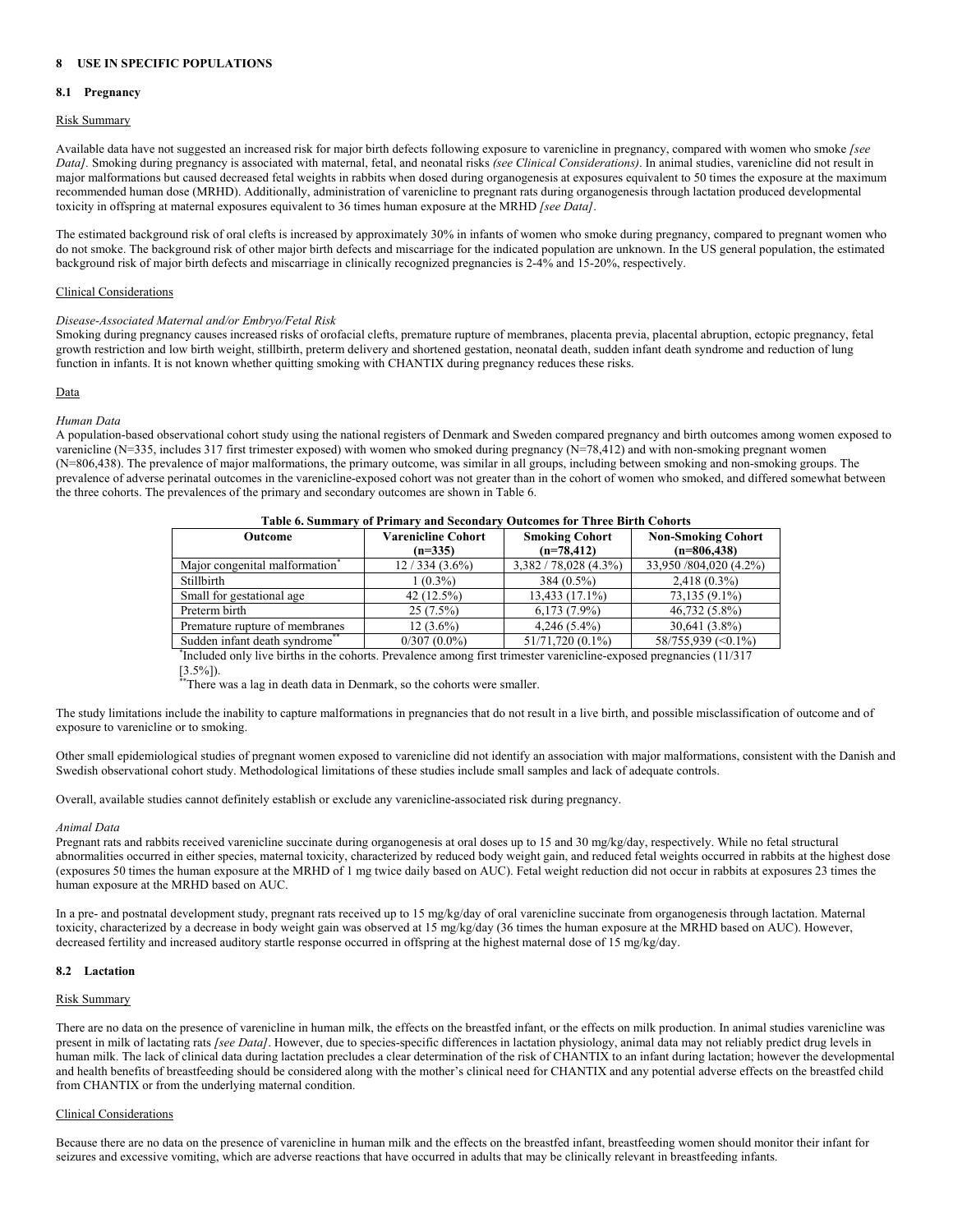#### Data

In a pre- and postnatal development study, pregnant rats received up to 15 mg/kg/day of oral varenicline succinate through gestation and lactation Mean serum concentrations of varenicline in the nursing pups were 5-22% of maternal serum concentrations.

## **8.4 Pediatric Use**

CHANTIX is not recommended for use in pediatric patients 16 years of age or younger because its efficacy in this population was not demonstrated.

Single and multiple-dose pharmacokinetics of varenicline have been investigated in pediatric patients aged 12 to 17 years old (inclusive) and were approximately dose-proportional over the 0.5 mg to 2 mg daily dose range studied. Steady-state systemic exposure in adolescent patients of bodyweight >55 kg, as assessed by AUC (0-24), was comparable to that noted for the same doses in the adult population. When 0.5 mg BID was given, steady-state daily exposure of varenicline was, on average, higher (by approximately 40%) in adolescent patients with bodyweight ≤55 kg compared to that noted in the adult population.

The efficacy and safety of varenicline was evaluated in a randomized, double-blind, placebo-controlled study of 312 patients aged 12 to 19 years, who smoked an average of at least 5 cigarettes per day during the 30 days prior to recruitment, had a score of at least 4 on the Fagerstrom Test for Nicotine Dependence scale, and at least one previous failed quit attempt. Patients were stratified by age (12 to 16 years of age, n=216 and 17 to 19 years of age, n=96) and by body weight (≤55 kg and >55 kg). Patients were randomized to one of two doses of varenicline, adjusted by weight to provide plasma levels in the efficacious range (based on adult studies) and placebo. Patients received treatment for 12 weeks, followed by a non-treatment period of 40 weeks, along with age-appropriate counseling throughout the study. Results from this study showed that varenicline, at either dose studied, did not improve continuous abstinence rates at weeks 9 through 12 of treatment compared with placebo in subjects 12 to 19 years of age. The varenicline safety profile in this study was consistent with that observed in adult studies.

## **8.5 Geriatric Use**

A combined single- and multiple-dose pharmacokinetic study demonstrated that the pharmacokinetics of 1 mg varenicline given once daily or twice daily to 16 healthy elderly male and female smokers (aged 65-75 years) for 7 consecutive days was similar to that of younger subjects. No overall differences in safety or effectiveness were observed between these subjects and younger subjects, and other reported clinical experience has not identified differences in responses between the elderly and younger patients, but greater sensitivity of some older individuals cannot be ruled out.

Varenicline is known to be substantially excreted by the kidney, and the risk of toxic reactions to this drug may be greater in patients with impaired renal function. Because elderly patients are more likely to have decreased renal function, care should be taken in dose selection, and it may be useful to monitor renal function *[see Dosage and Administration (2.2)]*.

No dosage adjustment is recommended for elderly patients.

#### **8.6 Renal Impairment**

Varenicline is substantially eliminated by renal glomerular filtration along with active tubular secretion. Dose reduction is not required in patients with mild to moderate renal impairment. For patients with severe renal impairment (estimated creatinine clearance <30 mL/min), and for patients with end-stage renal disease undergoing hemodialysis, dosage adjustment is needed *[see Dosage and Administration (2.2), Clinical Pharmacology (12.3)].*

#### **9 DRUG ABUSE AND DEPENDENCE**

## **9.1 Controlled Substance**

Varenicline is not a controlled substance.

## **9.3 Dependence**

#### **Humans**

Fewer than 1 out of 1,000 patients reported euphoria in clinical trials with CHANTIX. At higher doses (greater than 2 mg), CHANTIX produced more frequent reports of gastrointestinal disturbances such as nausea and vomiting. There is no evidence of dose-escalation to maintain therapeutic effects in clinical studies, which suggests that tolerance does not develop. Abrupt discontinuation of CHANTIX was associated with an increase in irritability and sleep disturbances in up to 3% of patients. This suggests that, in some patients, varenicline may produce mild physical dependence which is not associated with addiction.

In a human laboratory abuse liability study, a single oral dose of 1 mg varenicline did not produce any significant positive or negative subjective responses in smokers. In non-smokers, 1 mg varenicline produced an increase in some positive subjective effects, but this was accompanied by an increase in negative adverse effects, especially nausea. A single oral dose of 3 mg varenicline uniformly produced unpleasant subjective responses in both smokers and non-smokers.

#### Animals

Studies in rodents have shown that varenicline produces behavioral responses similar to those produced by nicotine. In rats trained to discriminate nicotine from saline, varenicline produced full generalization to the nicotine cue. In self-administration studies, the degree to which varenicline substitutes for nicotine is dependent upon the requirement of the task. Rats trained to self-administer nicotine under easy conditions continued to self-administer varenicline to a degree comparable to that of nicotine; however in a more demanding task, rats self-administered varenicline to a lesser extent than nicotine. Varenicline pretreatment also reduced nicotine selfadministration.

#### **10 OVERDOSAGE**

In case of overdose, standard supportive measures should be instituted as required.

Varenicline has been shown to be dialyzed in patients with end-stage renal disease *[see Clinical Pharmacology (12.3)],* however, there is no experience in dialysis following overdose.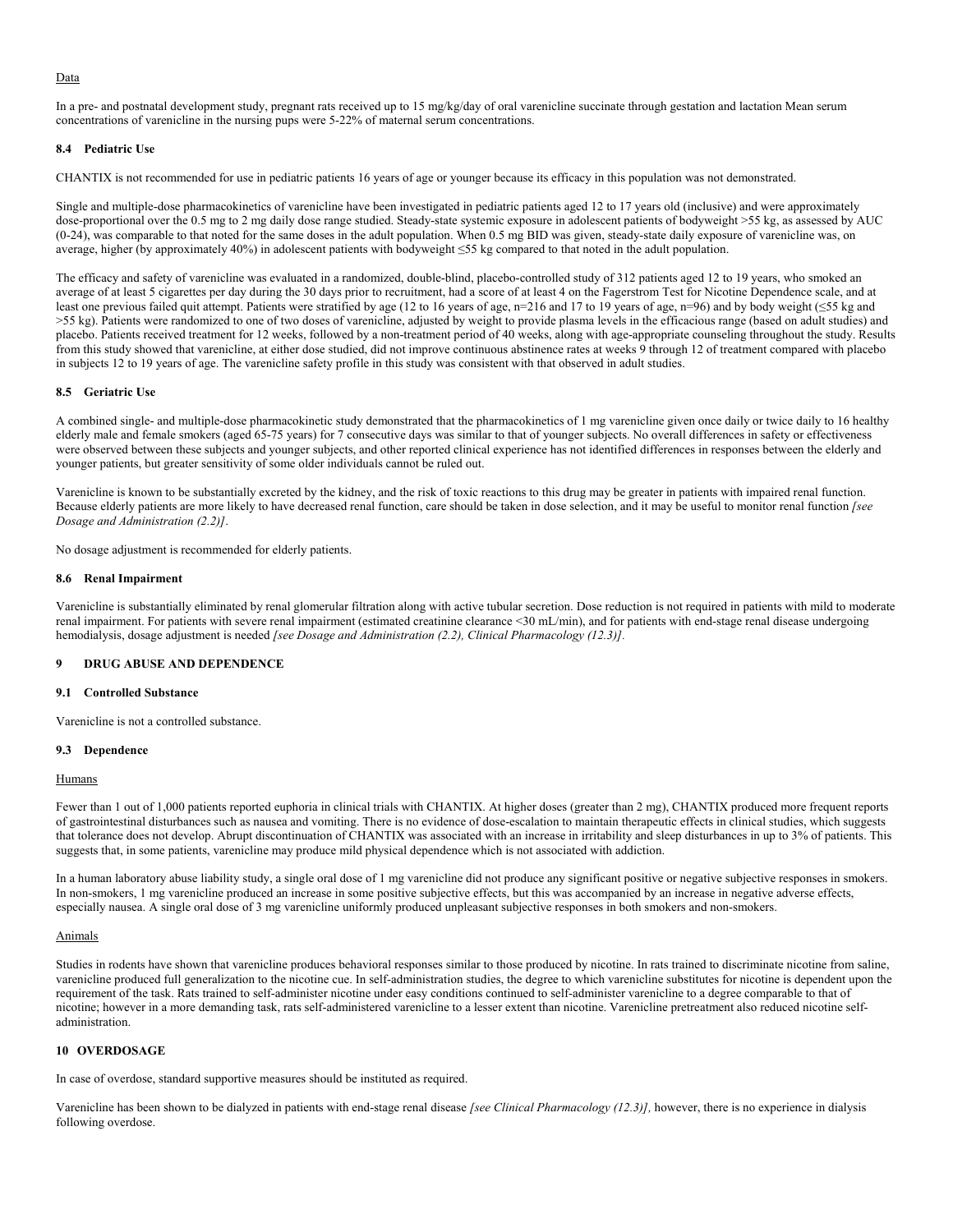## **11 DESCRIPTION**

CHANTIX tablets contain varenicline (as the tartrate salt), which is a partial nicotinic agonist selective for  $\alpha_4\beta_2$  nicotinic acetylcholine receptor subtypes.

Varenicline, as the tartrate salt, is a powder which is a white to off-white to slightly yellow solid with the following chemical name: 7,8,9,10-tetrahydro-6,10-methano-6*H*-pyrazino[2,3- h][3]benzazepine, (2*R*,3*R*)-2,3-dihydroxybutanedioate (1:1). It is highly soluble in water. Varenicline tartrate has a molecular weight of 361.35 Daltons, and a molecular formula of  $C_{13}H_{13}N_3 \cdot C_4H_6O_6$ . The chemical structure is:



CHANTIX is supplied for oral administration in two strengths: a 0.5 mg capsular biconvex, white to off-white, film-coated tablet debossed with "*Pfizer*" on one side and "CHX 0.5" on the other side and a 1 mg capsular biconvex, light blue film-coated tablet debossed with "*Pfizer*" on one side and "CHX 1.0" on the other side. Each 0.5 mg CHANTIX tablet contains 0.85 mg of varenicline tartrate equivalent to 0.5 mg of varenicline free base; each 1 mg CHANTIX tablet contains 1.71 mg of varenicline tartrate equivalent to 1 mg of varenicline free base. The following inactive ingredients are included in the tablets: microcrystalline cellulose, anhydrous dibasic calcium phosphate, croscarmellose sodium, colloidal silicon dioxide, magnesium stearate, Opadry® White (for 0.5 mg), Opadry® Blue (for 1 mg), and Opadry® Clear.

## **12 CLINICAL PHARMACOLOGY**

#### **12.1 Mechanism of Action**

Varenicline binds with high affinity and selectivity at α4β2 neuronal nicotinic acetylcholine receptors. The efficacy of CHANTIX in smoking cessation is believed to be the result of varenicline's activity at α4β2 sub-type of the nicotinic receptor where its binding produces agonist activity, while simultaneously preventing nicotine binding to these receptors.

Electrophysiology studies *in vitro* and neurochemical studies *in vivo* have shown that varenicline binds to α4β2 neuronal nicotinic acetylcholine receptors and stimulates receptor-mediated activity, but at a significantly lower level than nicotine. Varenicline blocks the ability of nicotine to activate α4β2 receptors and thus to stimulate the central nervous mesolimbic dopamine system, believed to be the neuronal mechanism underlying reinforcement and reward experienced upon smoking. Varenicline is highly selective and binds more potently to α4β2 receptors than to other common nicotinic receptors (>500-fold α3β4, >3,500-fold α7, >20,000-fold α1βγδ), or to nonnicotinic receptors and transporters (>2,000-fold). Varenicline also binds with moderate affinity (Ki = 350 nM) to the 5-HT3 receptor.

#### **12.3 Pharmacokinetics**

#### Absorption

Maximum plasma concentrations of varenicline occur typically within 3-4 hours after oral administration. Following administration of multiple oral doses of varenicline, steady-state conditions were reached within 4 days. Over the recommended dosing range, varenicline exhibits linear pharmacokinetics after single or repeated doses.

In a mass balance study, absorption of varenicline was virtually complete after oral administration and systemic availability was ~90%.

#### *Food Effect*

Oral bioavailability of varenicline is unaffected by food or time-of-day dosing.

#### Distribution

Plasma protein binding of varenicline is low  $(\leq 20\%)$  and independent of both age and renal function.

#### Elimination

The elimination half-life of varenicline is approximately 24 hours.

#### *Metabolism*

Varenicline undergoes minimal metabolism, with 92% excreted unchanged in the urine.

#### *Excretion*

Renal elimination of varenicline is primarily through glomerular filtration along with active tubular secretion possibly via the organic cation transporter, OCT2.

#### Specific Populations

There are no clinically meaningful differences in varenicline pharmacokinetics due to age, race, gender, smoking status, or use of concomitant medications, as demonstrated in specific pharmacokinetic studies and in population pharmacokinetic analyses.

## *Age: Geriatric Patients*

A combined single- and multiple-dose pharmacokinetic study demonstrated that the pharmacokinetics of 1 mg varenicline given once daily or twice daily to 16 healthy elderly male and female smokers (aged 65-75 years) for 7 consecutive days was similar to that of younger subjects.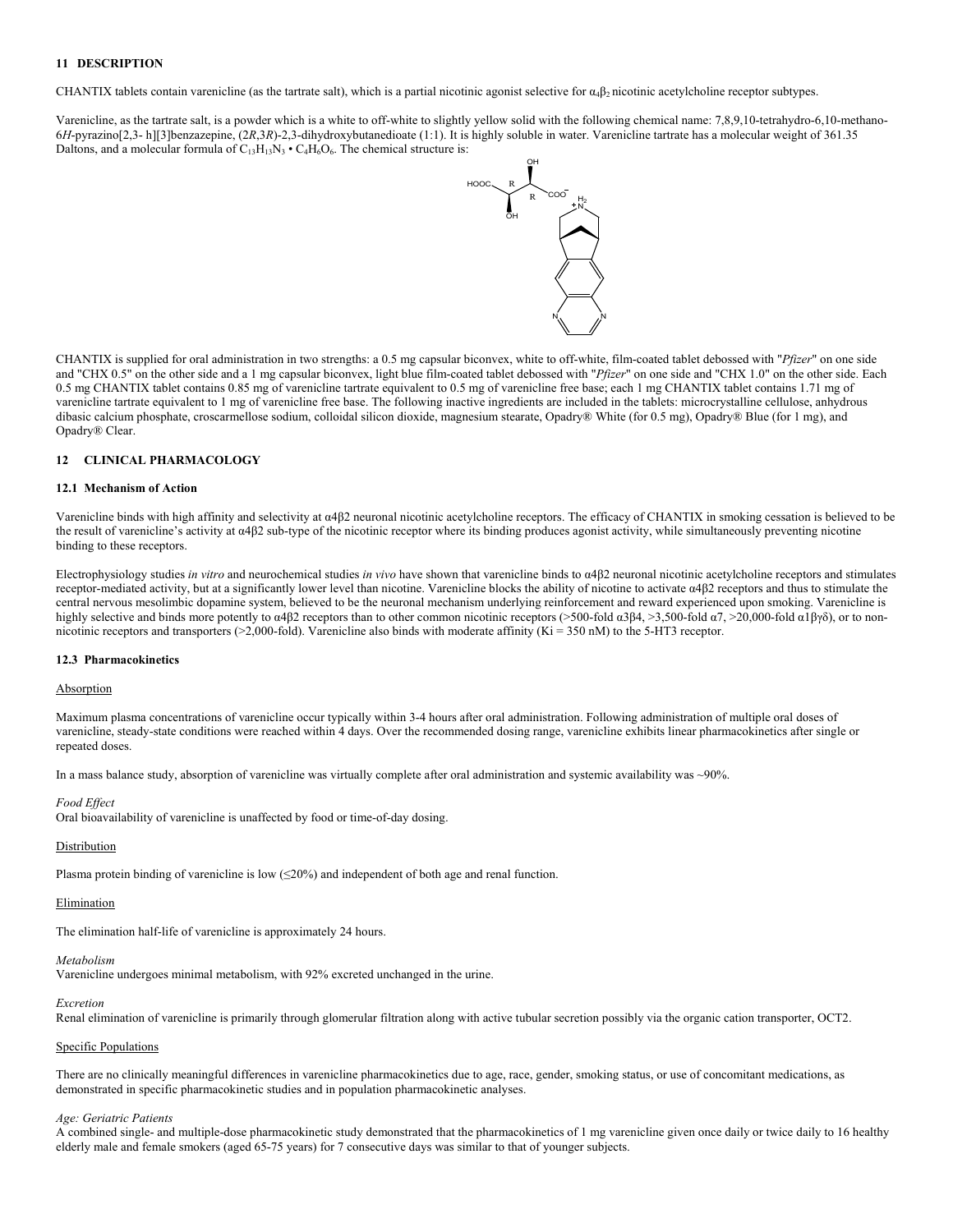## *Age: Pediatric Patients*

CHANTIX is not recommended for use in pediatric patients 16 years of age or younger because its efficacy in this population was not demonstrated *[see Use in Specific Populations (8.4)]*.

## *Renal Impairment*

Varenicline pharmacokinetics were unchanged in subjects with mild renal impairment (estimated creatinine clearance >50 mL/min and ≤80 mL/min). In subjects with moderate renal impairment (estimated creatinine clearance ≥30 mL/min and ≤50 mL/min), varenicline exposure increased 1.5-fold compared with subjects with normal renal function (estimated creatinine clearance >80 mL/min). In subjects with severe renal impairment (estimated creatinine clearance <30 mL/min), varenicline exposure was increased 2.1-fold. In subjects with end-stage-renal disease (ESRD) undergoing a three-hour session of hemodialysis for three days a week, varenicline exposure was increased 2.7-fold following 0.5 mg once daily administration for 12 days. The plasma Cmax and AUC of varenicline noted in this setting were similar to those of healthy subjects receiving 1 mg twice daily *[see Dosage and Administration (2.2), Use in Specific Populations (8.6)]*. Additionally, in subjects with ESRD, varenicline was efficiently removed by hemodialysis *[see Overdosage (10)].*

## *Hepatic Impairment*

Due to the absence of significant hepatic metabolism, varenicline pharmacokinetics should be unaffected in patients with hepatic impairment.

## Drug-Drug Interactions

*In vitro* studies demonstrated that varenicline does not inhibit the following cytochrome P450 enzymes (IC50 >6400 ng/mL): 1A2, 2A6, 2B6, 2C8, 2C9, 2C19, 2D6, 2E1, and 3A4/5. Also, in human hepatocytes *in vitro*, varenicline does not induce the cytochrome P450 enzymes 1A2 and 3A4.

*In vitro* studies demonstrated that varenicline does not inhibit human renal transport proteins at therapeutic concentrations. Therefore, drugs that are cleared by renal secretion (e.g., metformin *[see below]*) are unlikely to be affected by varenicline.

*In vitro* studies demonstrated the active renal secretion of varenicline is mediated by the human organic cation transporter OCT2. Co-administration with inhibitors of OCT2 (e.g., cimeditine *[see below]*) may not necessitate a dose adjustment of CHANTIX as the increase in systemic exposure to CHANTIX is not expected to be clinically meaningful. Furthermore, since metabolism of varenicline represents less than 10% of its clearance, drugs known to affect the cytochrome P450 system are unlikely to alter the pharmacokinetics of CHANTIX *[see Clinical Pharmacology (12.3)]*; therefore, a dose adjustment of CHANTIX would not be required.

Drug interaction studies were performed with varenicline and digoxin, warfarin, transdermal nicotine, bupropion, cimetidine, and metformin. No clinically meaningful pharmacokinetic drug-drug interactions have been identified.

#### *Metformin*

When co-administered to 30 smokers, varenicline (1 mg twice daily) did not alter the steady-state pharmacokinetics of metformin (500 mg twice daily), which is a substrate of OCT2. Metformin had no effect on varenicline steady-state pharmacokinetics.

#### *Cimetidine*

Co-administration of an OCT2 inhibitor, cimetidine (300 mg four times daily), with varenicline (2 mg single dose) to 12 smokers increased the systemic exposure of varenicline by 29% (90% CI: 21.5%, 36.9%) due to a reduction in varenicline renal clearance.

#### *Digoxin*

Varenicline (1 mg twice daily) did not alter the steady-state pharmacokinetics of digoxin administered as a 0.25 mg daily dose in 18 smokers.

#### *Warfarin*

Varenicline (1 mg twice daily) did not alter the pharmacokinetics of a single 25 mg dose of (R, S)-warfarin in 24 smokers. Prothrombin time (INR) was not affected by varenicline. Smoking cessation itself may result in changes to warfarin pharmacokinetics *[see Drug Interactions (7.2)]*.

## *Use with Other Drugs for Smoking Cessation*

Bupropion: Varenicline (1 mg twice daily) did not alter the steady-state pharmacokinetics of bupropion (150 mg twice daily) in 46 smokers *[see Drug Interactions (7.1)].*

NRT: Although co-administration of varenicline (1 mg twice daily) and transdermal nicotine (21 mg/day) for up to 12 days did not affect nicotine pharmacokinetics, the incidence of adverse reactions was greater for the combination than for NRT alone *[see Drug Interactions (7.1)]*.

## **13 NONCLINICAL TOXICOLOGY**

#### **13.1 Carcinogenesis, Mutagenesis, Impairment of Fertility**

#### Carcinogenesis

Lifetime carcinogenicity studies were performed in CD-1 mice and Sprague-Dawley rats. There was no evidence of a carcinogenic effect in mice administered varenicline by oral gavage for 2 years at doses up to 20 mg/kg/day (47 times the maximum recommended human daily (MRHD) exposure based on AUC). Rats were administered varenicline (1, 5, and 15 mg/kg/day) by oral gavage for 2 years. In male rats (n = 65 per sex per dose group), incidences of hibernoma (tumor of the brown fat) were increased at the mid dose (1 tumor, 5 mg/kg/day, 23 times the MRHD exposure based on AUC) and maximum dose (2 tumors, 15 mg/kg/day, 67 times the MRHD exposure based on AUC). The clinical relevance of this finding to humans has not been established. There was no evidence of carcinogenicity in female rats.

#### **Mutagenesis**

Varenicline was not genotoxic, with or without metabolic activation, in the following assays: Ames bacterial mutation assay; mammalian CHO/HGPRT assay; and tests for cytogenetic aberrations *in vivo* in rat bone marrow and *in vitro* in human lymphocytes.

#### Impairment of Fertility

There was no evidence of impairment of fertility in either male or female Sprague-Dawley rats administered varenicline succinate up to 15 mg/kg/day (67 and 36 times, respectively, the MRHD exposure based on AUC at 1 mg twice daily). Maternal toxicity, characterized by a decrease in body weight gain, was observed at 15 mg/kg/day. However, a decrease in fertility was noted in the offspring of pregnant rats who were administered varenicline succinate at an oral dose of 15 mg/kg/day. This decrease in fertility in the offspring of treated female rats was not evident at an oral dose of 3 mg/kg/day (9 times the MRHD exposure based on AUC at 1 mg twice daily).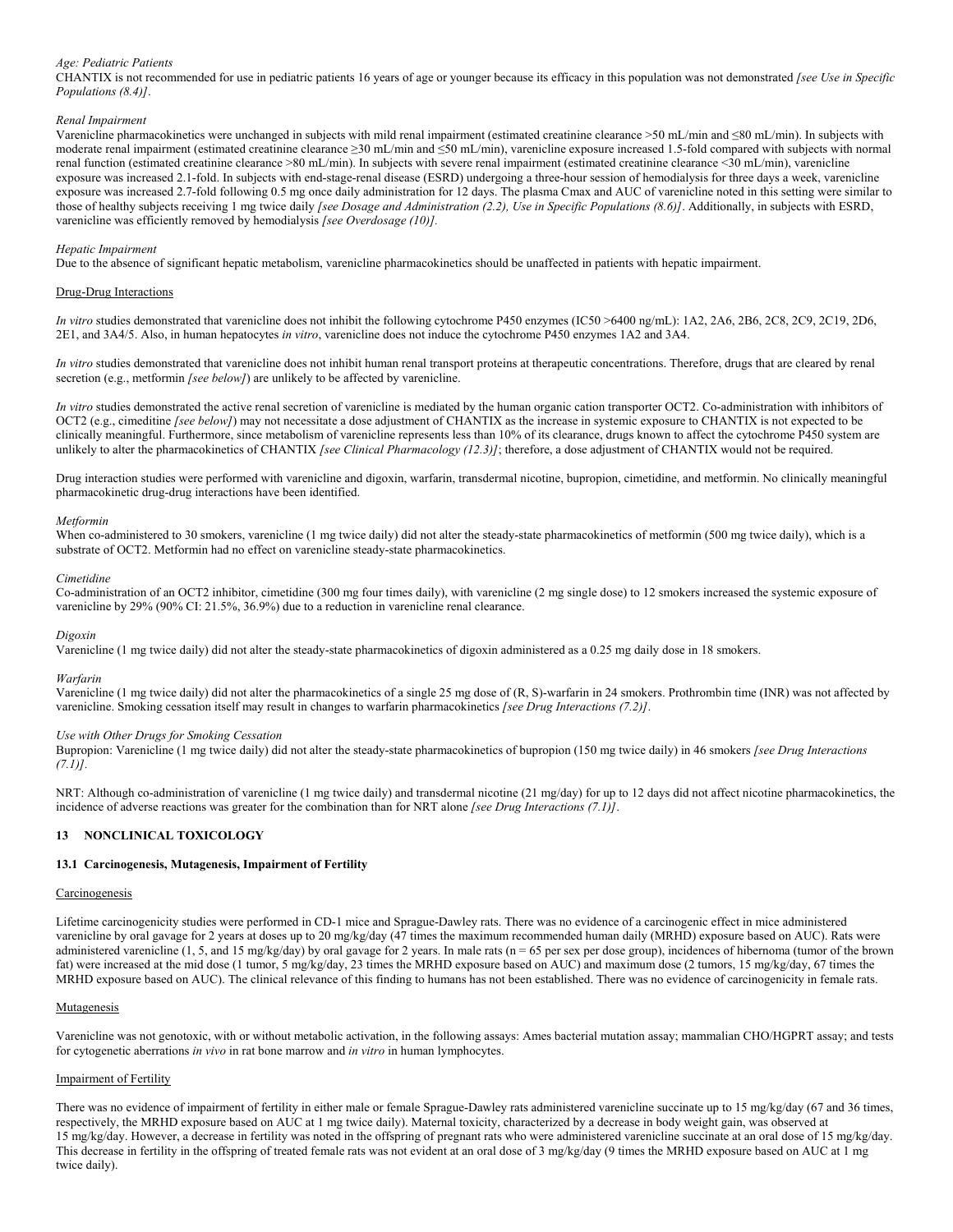## **14 CLINICAL STUDIES**

The efficacy of CHANTIX in smoking cessation was demonstrated in six clinical trials in which a total of 3659 chronic cigarette smokers (≥10 cigarettes per day) were treated with CHANTIX. In all clinical studies, abstinence from smoking was determined by patient self-report and verified by measurement of exhaled carbon monoxide (CO≤10 ppm) at weekly visits. Among the CHANTIX-treated patients enrolled in these studies, the completion rate was 65%. Except for the dose-ranging study (Study 1) and the maintenance of abstinence study (Study 6), patients were treated for 12 weeks and then were followed for 40 weeks post-treatment. Most patients enrolled in these trials were white (79-96%). All studies enrolled almost equal numbers of men and women. The average age of patients in these studies was 43 years. Patients on average had smoked about 21 cigarettes per day for an average of approximately 25 years. Patients set a date to stop smoking (target quit date) with dosing starting 1 week before this date.

Seven additional studies evaluated the efficacy of CHANTIX in patients with cardiovascular disease, in patients with chronic obstructive pulmonary disease *[see Clinical Studies (14.7)],* in patients instructed to select their quit date within days 8 and 35 of treatment *[see Clinical Studies (14.4)]*, patients with major depressive disorder *[see Clinical Studies (14.9)],* patients who had made a previous attempt to quit smoking with CHANTIX, and either did not succeed in quitting or relapsed after treatment *[see Clinical Studies (14.6)],* in patients without or with a history of psychiatric disorder enrolled in a postmarketing neuropsychiatric safety outcome trial *[see Warnings and Precautions (5.1), Clinical Studies (14.10)]*, and in patients who were not able or willing to quit abruptly and were instructed to quit gradually *[see Clinical studies (14.5)]*.

In all studies, patients were provided with an educational booklet on smoking cessation and received up to 10 minutes of smoking cessation counseling at each weekly treatment visit according to Agency for Healthcare Research and Quality guidelines.

#### **14.1 Initiation of Abstinence**

#### Study 1

This was a six-week dose-ranging study comparing CHANTIX to placebo. This study provided initial evidence that CHANTIX at a total dose of 1 mg per day or 2 mg per day was effective as an aid to smoking cessation.

#### Study 2

This study of 627 patients compared CHANTIX 1 mg per day and 2 mg per day with placebo. Patients were treated for 12 weeks (including one-week titration) and then were followed for 40 weeks post-treatment. CHANTIX was given in two divided doses daily. Each dose of CHANTIX was given in two different regimens, with and without initial dose-titration, to explore the effect of different dosing regimens on tolerability. For the titrated groups, dosage was titrated up over the course of one week, with full dosage achieved starting with the second week of dosing. The titrated and nontitrated groups were pooled for efficacy analysis.

Forty-five percent of patients receiving CHANTIX 1 mg per day (0.5 mg twice daily) and 51% of patients receiving 2 mg per day (1 mg twice daily) had CO-confirmed continuous abstinence during weeks 9 through 12 compared to 12% of patients in the placebo group (Figure 1). In addition, 31% of the 1 mg per day group and 31% of the 2 mg per day group were continuously abstinent from one week after TQD through the end of treatment as compared to 8% of the placebo group.

#### Study 3

This flexible-dosing study of 312 patients examined the effect of a patient-directed dosing strategy of CHANTIX or placebo. After an initial one-week titration to a dose of 0.5 mg twice daily, patients could adjust their dosage as often as they wished between 0.5 mg once daily to 1 mg twice daily per day. Sixty-nine percent of patients titrated to the maximum allowable dose at any time during the study. For 44% of patients, the modal dose selected was 1 mg twice daily; for slightly over half of the study participants, the modal dose selected was 1 mg/day or less.

Of the patients treated with CHANTIX, 40% had CO-confirmed continuous abstinence during weeks 9 through 12 compared to 12% in the placebo group. In addition, 29% of the CHANTIX group were continuously abstinent from one week after TQD through the end of treatment as compared to 9% of the placebo group.

#### Study 4 and Study 5

These identical double-blind studies compared CHANTIX 2 mg per day, bupropion sustained-release (SR) 150 mg twice daily, and placebo. Patients were treated for 12 weeks and then were followed for 40 weeks post-treatment. The CHANTIX dosage of 1 mg twice daily was achieved using a titration of 0.5 mg once daily for the initial 3 days followed by 0.5 mg twice daily for the next 4 days. The bupropion SR dosage of 150 mg twice daily was achieved using a 3-day titration of 150 mg once daily. Study 4 enrolled 1022 patients and Study 5 enrolled 1023 patients. Patients inappropriate for bupropion treatment or patients who had previously used bupropion were excluded.

In Study 4, patients treated with CHANTIX had a superior rate of CO-confirmed abstinence during weeks 9 through 12 (44%) compared to patients treated with bupropion SR (30%) or placebo (17%). The bupropion SR quit rate was also superior to placebo. In addition, 29% of the CHANTIX group were continuously abstinent from one week after TQD through the end of treatment as compared to 12% of the placebo group and 23% of the bupropion SR group.

Similarly in Study 5, patients treated with CHANTIX had a superior rate of CO-confirmed abstinence during weeks 9 through 12 (44%) compared to patients treated with bupropion SR (30%) or placebo (18%). The bupropion SR quit rate was also superior to placebo. In addition, 29% of the CHANTIX group were continuously abstinent from one week after TQD through the end of treatment as compared to 11% of the placebo group and 21% of the bupropion SR group.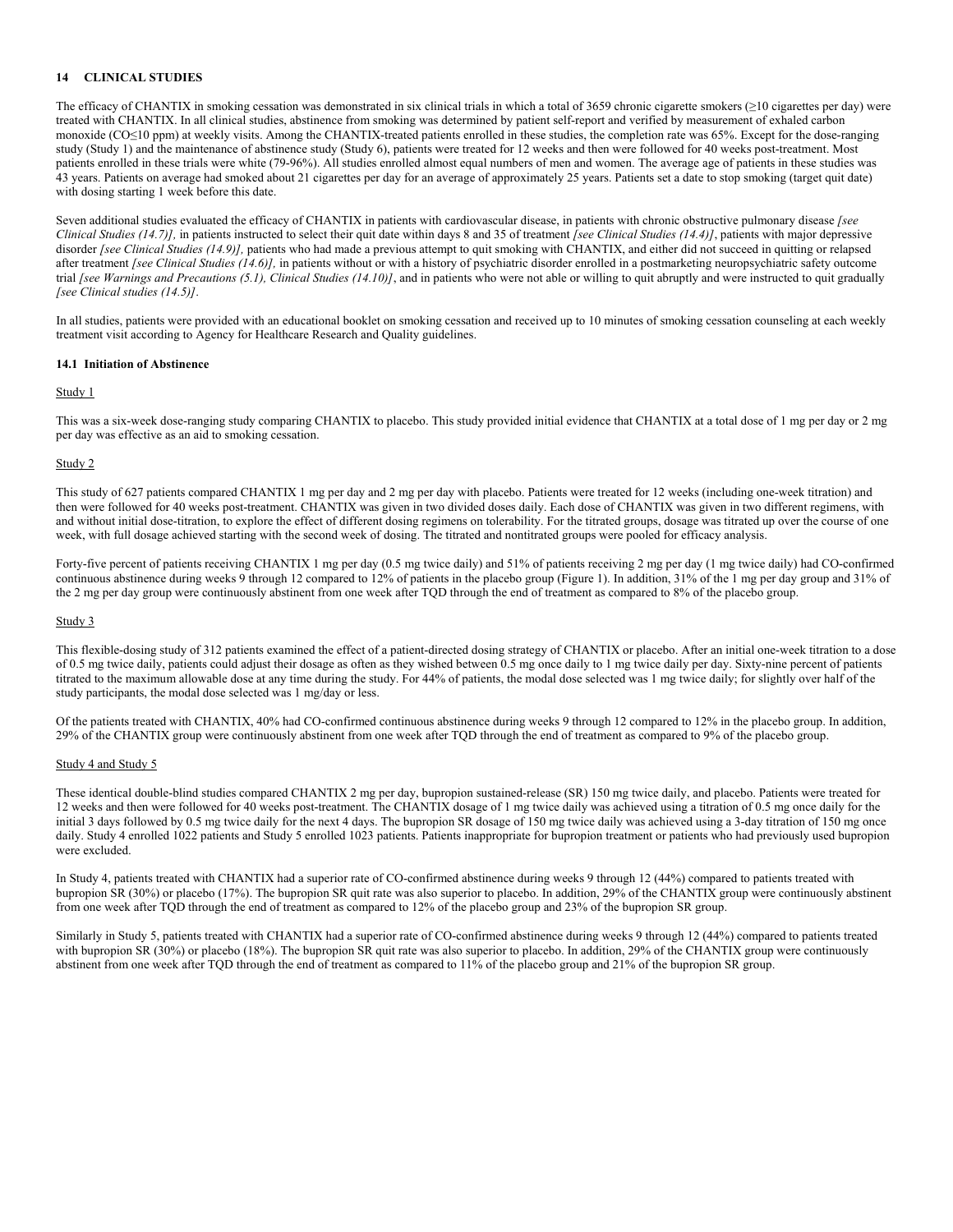## **Figure 1: Continuous Abstinence, Weeks 9 through 12**



**Table 7. Continuous Abstinence, Weeks 9 through 12 (95% confidence interval)**

|         | <b>CHANTIX</b> | <b>CHANTIX</b> | <b>CHANTIX</b> | <b>Bupropion SR</b> | Placebo        |
|---------|----------------|----------------|----------------|---------------------|----------------|
|         | $0.5$ mg BID   | 1 mg BID       | Flexible       |                     |                |
| Study 2 | 45%            | 51%            |                |                     | 12%            |
|         | $(39\%, 51\%)$ | $(44\%, 57\%)$ |                |                     | $(6\%, 18\%)$  |
| Study 3 |                |                | 40%            |                     | 12%            |
|         |                |                | $(32\%, 48\%)$ |                     | $(7\%, 17\%)$  |
| Study 4 |                | 44%            |                | 30%                 | 17%            |
|         |                | $(38\%, 49\%)$ |                | $(25\%, 35\%)$      | $(13\%, 22\%)$ |
| Study 5 |                | 44%            |                | 30%                 | 18%            |
|         |                | $(38\%, 49\%)$ |                | $(25\%, 35\%)$      | $14\%, 22\%$   |

 $BID =$  twice daily

#### **14.2 Urge to Smoke**

Based on responses to the Brief Questionnaire of Smoking Urges and the Minnesota Nicotine Withdrawal scale "urge to smoke" item, CHANTIX reduced urge to smoke compared to placebo.

## **14.3 Long-Term Abstinence**

Studies 1 through 5 included 40 weeks of post-treatment follow-up. In each study, CHANTIX-treated patients were more likely to maintain abstinence throughout the follow-up period than were patients treated with placebo (Figure 2, Table 8).



#### **Figure 2: Continuous Abstinence, Weeks 9 through 52**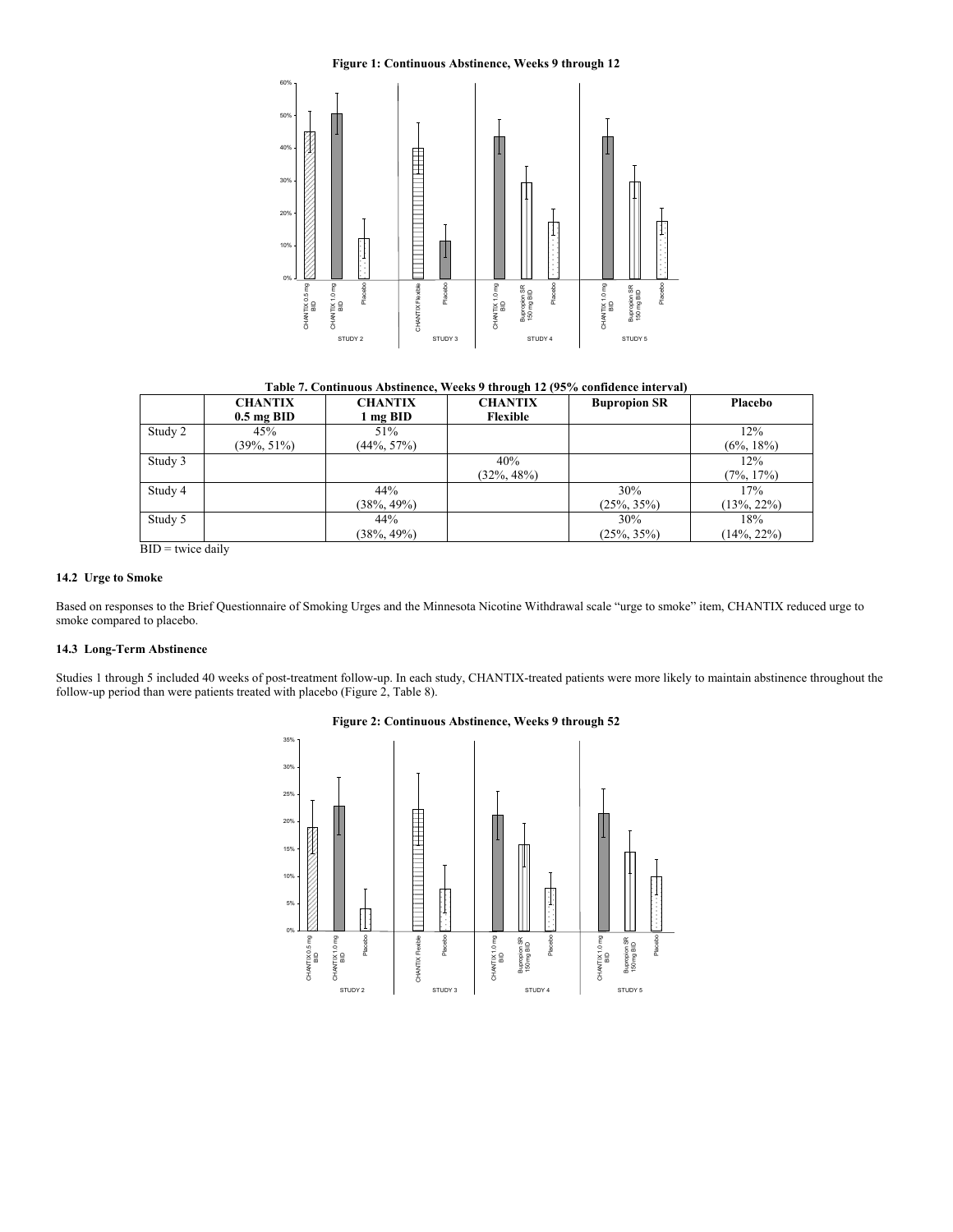| Table 8. Continuous Abstinence, Weeks 9 through 52 (95% confidence interval) Across Different Studies |                |                |                |                     |               |  |
|-------------------------------------------------------------------------------------------------------|----------------|----------------|----------------|---------------------|---------------|--|
|                                                                                                       | <b>CHANTIX</b> | <b>CHANTIX</b> | <b>CHANTIX</b> | <b>Bupropion SR</b> | Placebo       |  |
|                                                                                                       | $0.5$ mg BID   | l mg BID       | Flexible       |                     |               |  |
| Study 2                                                                                               | 19%            | 23%            |                |                     | $4\%$         |  |
|                                                                                                       | $(14\%, 24\%)$ | $18\%, 28\%$   |                |                     | $(1\%, 8\%)$  |  |
| Study 3                                                                                               |                |                | 22%            |                     | 8%            |  |
|                                                                                                       |                |                | $(16\%, 29\%)$ |                     | $(3\%, 12\%)$ |  |
| Study 4                                                                                               |                | 21%            |                | 16%                 | 8%            |  |
|                                                                                                       |                | $(17\%, 26\%)$ |                | $(12\%, 20\%)$      | $(5\%, 11\%)$ |  |
| Study 5                                                                                               |                | 22%            |                | 14%                 | 10%           |  |
|                                                                                                       |                | $(17\%, 26\%)$ |                | $(11\%, 18\%)$      | $(7\%, 13\%)$ |  |

 $BID =$  twice daily

## Study 6

This study assessed the effect of an additional 12 weeks of CHANTIX therapy on the likelihood of long-term abstinence. Patients in this study (N=1927) were treated with open-label CHANTIX 1 mg twice daily for 12 weeks. Patients who had stopped smoking for at least a week by Week 12 ( $N= 1210$ ) were then randomized to double-blind treatment with CHANTIX (1 mg twice daily) or placebo for an additional 12 weeks and then followed for 28 weeks post-treatment.

The continuous abstinence rate from Week 13 through Week 24 was higher for patients continuing treatment with CHANTIX (70%) than for patients switching to placebo (50%). Superiority to placebo was also maintained during 28 weeks post-treatment follow-up (CHANTIX 54% versus placebo 39%).

In Figure 3 below, the x-axis represents the study week for each observation, allowing a comparison of groups at similar times after discontinuation of CHANTIX; post-CHANTIX follow-up begins at Week 13 for the placebo group and Week 25 for the CHANTIX group. The y-axis represents the percentage of patients who had been abstinent for the last week of CHANTIX treatment and remained abstinent at the given timepoint.



#### **Figure 3: Continuous Abstinence Rate during Nontreatment Follow-Up**

#### **14.4 Alternative Instructions for Setting a Quit Date**

CHANTIX was evaluated in a double-blind, placebo-controlled trial where patients were instructed to select a target quit date between Day 8 and Day 35 of treatment. Subjects were randomized 3:1 to CHANTIX 1 mg twice daily (N=486) or placebo (N=165) for 12 weeks of treatment and followed for another 12 weeks posttreatment. Patients treated with CHANTIX had a superior rate of CO-confirmed abstinence during weeks 9 through 12 (54%) compared to patients treated with placebo (19%) and from weeks 9 through 24 (35%) compared to subjects treated with placebo (13%).

## **14.5 Gradual Approach to Quitting Smoking**

CHANTIX was evaluated in a 52-week double-blind placebo-controlled study of 1,510 subjects who were not able or willing to quit smoking within four weeks, but were willing to gradually reduce their smoking over a 12 week period before quitting. Subjects were randomized to either CHANTIX 1 mg twice daily (N=760) or placebo (N=750) for 24 weeks and followed up post-treatment through week 52. Subjects were instructed to reduce the number of cigarettes smoked by at least 50 percent by the end of the first four weeks of treatment, followed by a further 50 percent reduction from week four to week eight of treatment, with the goal of reaching complete abstinence by 12 weeks. After the initial 12-week reduction phase, subjects continued treatment for another 12 weeks. Subjects treated with CHANTIX had a significantly higher Continuous Abstinence Rate compared with placebo at weeks 15 through 24 (32% vs. 7%) and weeks 15 through 52 (24% vs. 6%).

### **14.6 Re-Treatment Study**

CHANTIX was evaluated in a double-blind, placebo-controlled trial of patients who had made a previous attempt to quit smoking with CHANTIX, and either did not succeed in quitting or relapsed after treatment. Subjects were randomized 1:1 to CHANTIX 1 mg twice daily (N=249) or placebo (N=245) for 12 weeks of treatment and followed for 40 weeks post-treatment. Patients included in this study had taken CHANTIX for a smoking-cessation attempt in the past (for a total treatment duration of a minimum of two weeks), at least three months prior to study entry, and had been smoking for at least four weeks.

Patients treated with CHANTIX had a superior rate of CO-confirmed abstinence during weeks 9 through 12 (45%) compared to patients treated with placebo (12%) and from weeks 9 through 52 (20%) compared to subjects treated with placebo (3%).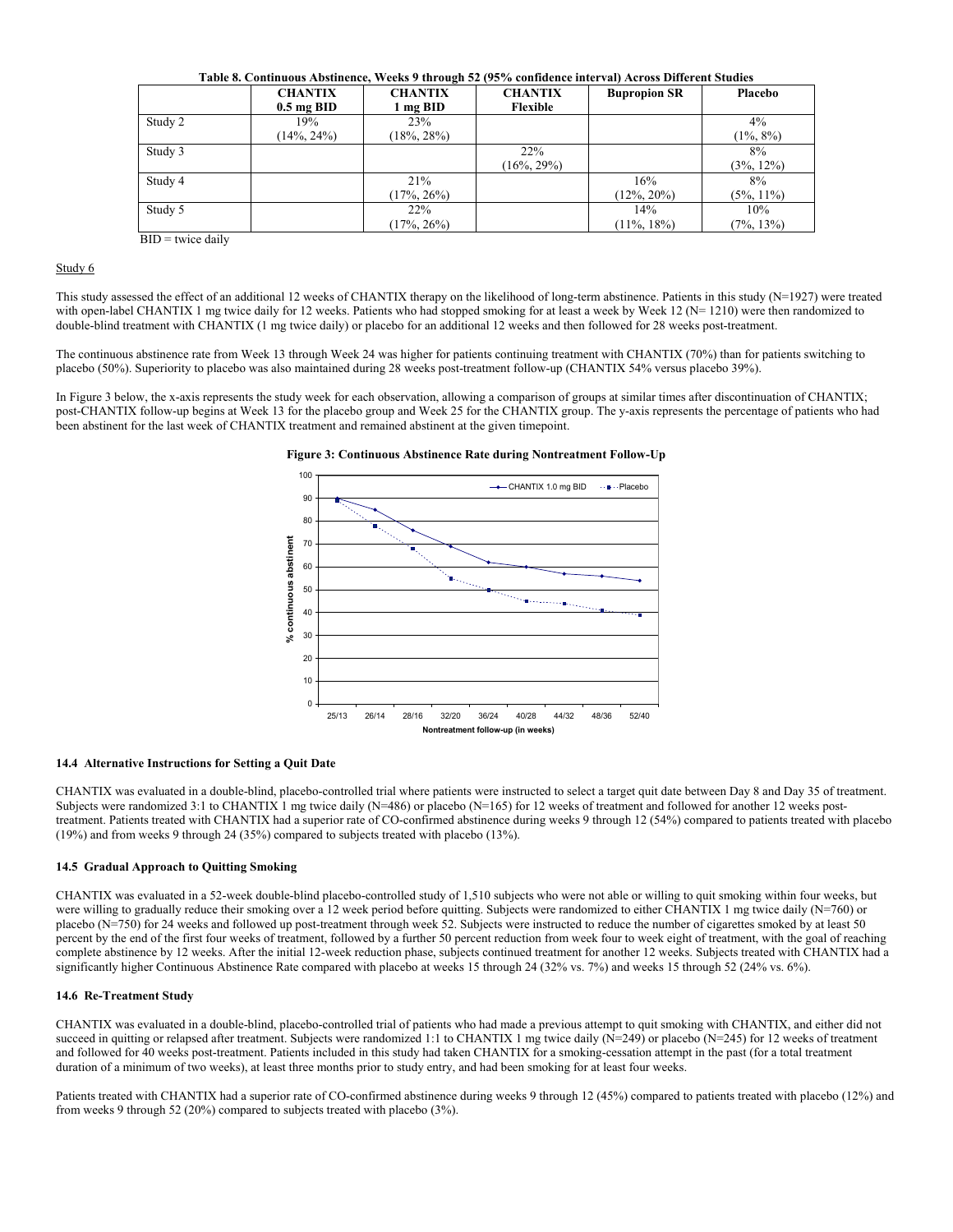**Table 9. Continuous Abstinence (95% confidence interval), Re-Treatment Study**

|             |                    | Weeks 9 through 12 | Weeks 9 through 52        |             |  |
|-------------|--------------------|--------------------|---------------------------|-------------|--|
|             | Placebo<br>CHANTIX |                    | Placebo<br><b>CHANTIX</b> |             |  |
|             | $me$ BID           |                    | mg BID                    |             |  |
| Retreatment | 45%                | 12%                | 20%                       | 3%          |  |
| Study       | $(39\%, 51\%)$     | $(8\%, 16\%)$      | $15\%, 25\%)$             | $1\%$ , 5%) |  |

 $BID =$  twice daily

#### **14.7 Subjects with Chronic Obstructive Pulmonary Disease**

CHANTIX was evaluated in a randomized, double-blind, placebo-controlled study of subjects aged ≥ 35 years with mild-to-moderate COPD with post-bronchodilator  $FEV_1/FVC$  <70% and  $FEV_1 \ge 50\%$  of predicted normal value. Subjects were randomized to CHANTIX 1 mg twice daily (N=223) or placebo (N=237) for a treatment of 12 weeks and then were followed for 40 weeks post-treatment. Subjects treated with CHANTIX had a superior rate of CO-confirmed abstinence during weeks 9 through 12 (41%) compared to subjects treated with placebo (9%) and from week 9 through 52 (19%) compared to subjects treated with placebo (6%).

#### **Table 10. Continuous Abstinence (95% confidence interval), Studies in Patients with Chronic Obstructive Pulmonary Disease (COPD)**

|            | Weeks 9 through 12 |               | Weeks 9 through 52 |              |
|------------|--------------------|---------------|--------------------|--------------|
|            | <b>CHANTIX</b>     | Placebo       | <b>CHANTIX</b>     | Placebo      |
|            | mg BID             |               | l mg BID           |              |
| COPD Study | 41%                | 9%            | 19%                | 6%           |
|            | $(34\%, 47\%)$     | $(6\%, 13\%)$ | $14\%, 24\%$       | $(3\%, 9\%)$ |
|            |                    |               |                    |              |

 $BD = twice$  daily

## **14.8 Subjects with Cardiovascular Disease and Other Cardiovascular Analyses**

CHANTIX was evaluated in a randomized, double-blind, placebo-controlled study of subjects aged 35 to 75 years with stable, documented cardiovascular disease (diagnoses other than, or in addition to, hypertension) that had been diagnosed for more than 2 months. Subjects were randomized to CHANTIX 1 mg twice daily (N=353) or placebo (N=350) for a treatment period of 12 weeks and then were followed for 40 weeks post-treatment. Subjects treated with CHANTIX had a superior rate of CO-confirmed abstinence during weeks 9 through 12 (47%) compared to subjects treated with placebo (14%) and from week 9 through 52 (20%) compared to subjects treated with placebo (7%).

## **Table 11. Continuous Abstinence (95% confidence interval), Studies in Patients with Cardiovascular Disease (CVD)**

|                     | Weeks 9 through 12 |                | Weeks 9 through 52 |               |
|---------------------|--------------------|----------------|--------------------|---------------|
|                     | <b>CHANTIX</b>     | Placebo        | <b>CHANTIX</b>     | Placebo       |
|                     | $\log$ BID         |                | $\ln p$ BID        |               |
| CVD Study           | 47%                | 14%            | 20%                | $7\%$         |
|                     | $(42\%, 53\%)$     | $(11\%, 18\%)$ | $(16\%, 24\%)$     | $(5\%, 10\%)$ |
| $BID = twice daily$ |                    |                |                    |               |

In this study, all-cause and CV mortality was lower in patients treated with CHANTIX, but certain nonfatal CV events occurred more frequently in patients treated with CHANTIX than in patients treated with placebo *[see Warnings and Precautions (5.5), Adverse Reactions (6.1)]*. Table 12 below shows mortality and the incidence of selected nonfatal serious CV events occurring more frequently in the CHANTIX arm compared to the placebo arm. These events were adjudicated by an independent blinded committee. Nonfatal serious CV events not listed occurred at the same incidence or more commonly in the placebo arm. Patients with more than one CV event of the same type are counted only once per row. Some of the patients requiring coronary revascularization underwent the procedure as part of management of nonfatal MI and hospitalization for angina.

#### **Table 12. Mortality and Adjudicated Nonfatal Serious Cardiovascular Events in the Placebo-Controlled CHANTIX Trial in Patients with Stable Cardiovascular Disease**

| <b>Mortality and Cardiovascular Events</b>                                                            | <b>CHANTIX</b><br>$(N=353)$<br>$n$ (%) | Placebo<br>$(N=350)$<br>$n$ (%) |
|-------------------------------------------------------------------------------------------------------|----------------------------------------|---------------------------------|
| Mortality (Cardiovascular and All-cause up to 52 weeks)                                               |                                        |                                 |
| Cardiovascular                                                                                        | 1(0.3)                                 | 2(0.6)                          |
| All-cause                                                                                             | 2(0.6)                                 | 5(1.4)                          |
| <b>Nonfatal Cardiovascular Events (rate on CHANTIX &gt; Placebo)</b><br>Up to 30 days after treatment |                                        |                                 |
| Nonfatal myocardial infarction                                                                        | 4(1.1)                                 | 1(0.3)                          |
| Nonfatal Stroke                                                                                       | 2(0.6)                                 | 0(0)                            |
| Beyond 30 days after treatment and up<br>to 52 weeks                                                  |                                        |                                 |
| Nonfatal myocardial infarction                                                                        | 3(0.8)                                 | 2(0.6)                          |
| Need for coronary<br>revascularization                                                                | 7(2.0)                                 | 2(0.6)                          |
| Hospitalization for angina pectoris                                                                   | 6(1.7)                                 | 4(1.1)                          |
| Transient ischemia attack                                                                             | 1(0.3)                                 | 0(0)                            |
| New diagnosis of peripheral<br>vascular disease (PVD) or<br>admission for a PVD procedure             | 5(1.4)                                 | 2(0.6)                          |

Following the CVD study, a meta-analysis of 15 clinical trials of ≥12 weeks treatment duration, including 7002 patients (4190 CHANTIX, 2812 placebo), was conducted to systematically assess the CV safety of CHANTIX. The study in patients with stable CV disease described above was included in the meta-analysis. There were lower rates of all-cause mortality (CHANTIX 6 [0.14%]; placebo 7 [0.25%]) and CV mortality (CHANTIX 2 [0.05%]; placebo 2 [0.07%]) in the CHANTIX arms compared with the placebo arms in the meta-analysis.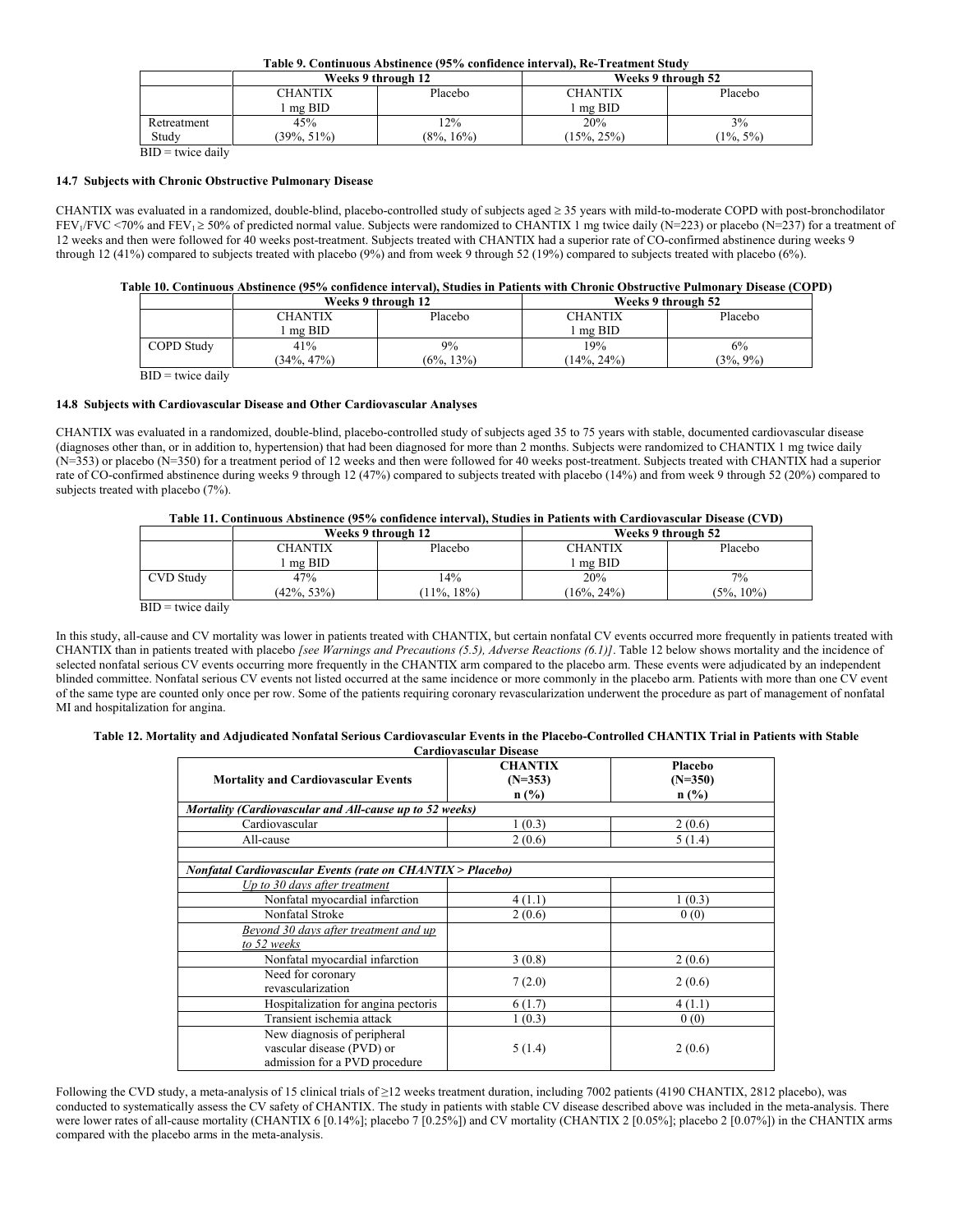The key CV safety analysis included occurrence and timing of a composite endpoint of Major Adverse Cardiovascular Events (MACE), defined as CV death, nonfatal MI, and nonfatal stroke. These events included in the endpoint were adjudicated by a blinded, independent committee. Overall, a small number of MACE occurred in the trials included in the meta-analysis, as described in Table 13. These events occurred primarily in patients with known CV disease.

**Table 13. Number of MACE cases, Hazard Ratio and Rate Difference in a Meta-Analysis of 15 Clinical Trials Comparing CHANTIX to Placebo\***

|                                                  | <b>CHANTIX</b><br>$N = 4190$ | <b>Placebo</b><br>$N = 2812$ |
|--------------------------------------------------|------------------------------|------------------------------|
| $MACE$ cases, n $(\%)$                           | $13(0.31\%)$                 | $6(0.21\%)$                  |
| Patient-years of exposure                        | 1316                         | 839                          |
| Hazard Ratio (95% CI)                            |                              |                              |
|                                                  | 1.95(0.79, 4.82)             |                              |
| Rate Difference per 1,000 patient-years (95% CI) |                              |                              |
|                                                  | $6.30(-2.40, 15.10)$         |                              |
| sh T<br>3.5.07                                   | 201<br>.                     |                              |

\*Includes MACE occurring up to 30 days post-treatment.

The meta-analysis showed that exposure to CHANTIX resulted in a hazard ratio for MACE of 1.95 (95% confidence interval from 0.79 to 4.82) for patients up to 30 days after treatment; this is equivalent to an estimated increase of 6.3 MACE events per 1,000 patient-years of exposure. The meta-analysis showed higher rates of CV endpoints in patients on CHANTIX relative to placebo across different time frames and pre-specified sensitivity analyses, including various study groupings and CV outcomes. Although these findings were not statistically significant they were consistent. Because the number of events was small overall, the power for finding a statistically significant difference in a signal of this magnitude is low.

Additionally, a cardiovascular endpoint analysis was added to the postmarketing neuropsychiatric safety outcome study along with a non-treatment extension, *[see Warnings and Precautions (5.5), Adverse Reactions (6.1), Clinical Studies (14.10)]*.

#### **14.9 Subjects with Major Depressive Disorder**

CHANTIX was evaluated in a randomized, double-blind, placebo-controlled study of subjects aged 18 to 75 years with major depressive disorder without psychotic features (DSM-IV TR). If on medication, subjects were to be on a stable antidepressant regimen for at least two months. If not on medication, subjects were to have experienced a major depressive episode in the past 2 years, which was successfully treated. Subjects were randomized to CHANTIX 1 mg twice daily (N=256) or placebo (N=269) for a treatment of 12 weeks and then followed for 40 weeks post-treatment. Subjects treated with CHANTIX had a superior rate of CO-confirmed abstinence during weeks 9 through 12 (36%) compared to subjects treated with placebo (16%) and from week 9 through 52 (20%) compared to subjects treated with placebo (10%).

| Table 14. Continuous Abstinence (95% confidence interval), Study in Patients with Major Depressive Disorder (MDD) |  |
|-------------------------------------------------------------------------------------------------------------------|--|
|-------------------------------------------------------------------------------------------------------------------|--|

|                  | Weeks 9 through 12 |              | Weeks 9 through 52 |              |
|------------------|--------------------|--------------|--------------------|--------------|
|                  | CHANTIX            | Placebo      | CHANTIX            | Placebo      |
|                  | $me$ BID           |              | mg BID             |              |
| <b>MDD Study</b> | 36%                | 16%          | 20%                | 10%          |
|                  | $30\%$ , 42%)      | $11\%, 20\%$ | $15\%, 25\%$       | $7\%$ , 14%) |

 $BID =$  twice daily

#### **14.10 Postmarketing Neuropsychiatric Safety Outcome Trial**

CHANTIX was evaluated in a randomized, double-blind, active and placebo-controlled trial that included subjects without a history of psychiatric disorder (non-psychiatric cohort, N=3912) and with a history of psychiatric disorder (psychiatric cohort, N=4003). Subjects aged 18-75 years, smoking 10 or more cigarettes per day were randomized 1:1:1:1 to CHANTIX 1 mg BID, bupropion SR 150 mg BID, NRT patch 21 mg/day with taper or placebo for a treatment period of 12 weeks; they were then followed for another 12 weeks post-treatment. *[See Warnings and Precautions (5.1)]* 

A composite safety endpoint intended to capture clinically significant neuropsychiatric (NPS) adverse events included the following NPS adverse events: anxiety, depression, feeling abnormal, hostility, agitation, aggression, delusions, hallucinations, homicidal ideation, mania, panic, paranoia, psychosis, irritability, suicidal ideation, suicidal behavior or completed suicide.

As shown in Table 15, the use of CHANTIX, bupropion, and NRT in the non-psychiatric cohort was not associated with an increased risk of clinically significant NPS adverse events compared with placebo. Similarly, in the non-psychiatric cohort, the use of CHANTIX was not associated with an increased risk of clinically significant NPS adverse events in the composite safety endpoint compared with bupropion or NRT.

## **Table 15. Number of Patients with Clinically Significant or Serious NPS Adverse Events by Treatment Group Among Patients without a History of**

|                              | <b>CHANTIX</b><br>$(N=975)$<br>$n$ (%) | <b>Bupropion</b><br>$(N=968)$<br>$n$ (%) | <b>NRT</b><br>$(N=987)$<br>$n$ (%) | Placebo<br>$(N=982)$<br>$n$ (%) |
|------------------------------|----------------------------------------|------------------------------------------|------------------------------------|---------------------------------|
| Clinically Significant NPS   | 30(3.1)                                | 34(3.5)                                  | 33(3.3)                            | 40(4.1)                         |
| Serious NPS                  | 1(0.1)                                 | 5(0.5)                                   | 1(0.1)                             | 4(0.4)                          |
| Psychiatric Hospitalizations | 1(0.1)                                 | 2(0.2)                                   | 0(0.0)                             | 1(0.1)                          |

As shown in Table 16, there were more clinically significant NPS adverse events reported in patients in the psychiatric cohort in each treatment group compared with the non-psychiatric cohort. The incidence of events in the composite endpoint was higher for each of the active treatments compared to placebo: Risk Differences (RDs) (95%CI) vs placebo were 2.7% (-0.05, 5.4) for CHANTIX, 2.2% (-0.5, 4.9) for bupropion, and 0.4% (-2.2, 3.0) for NRT transdermal nicotine.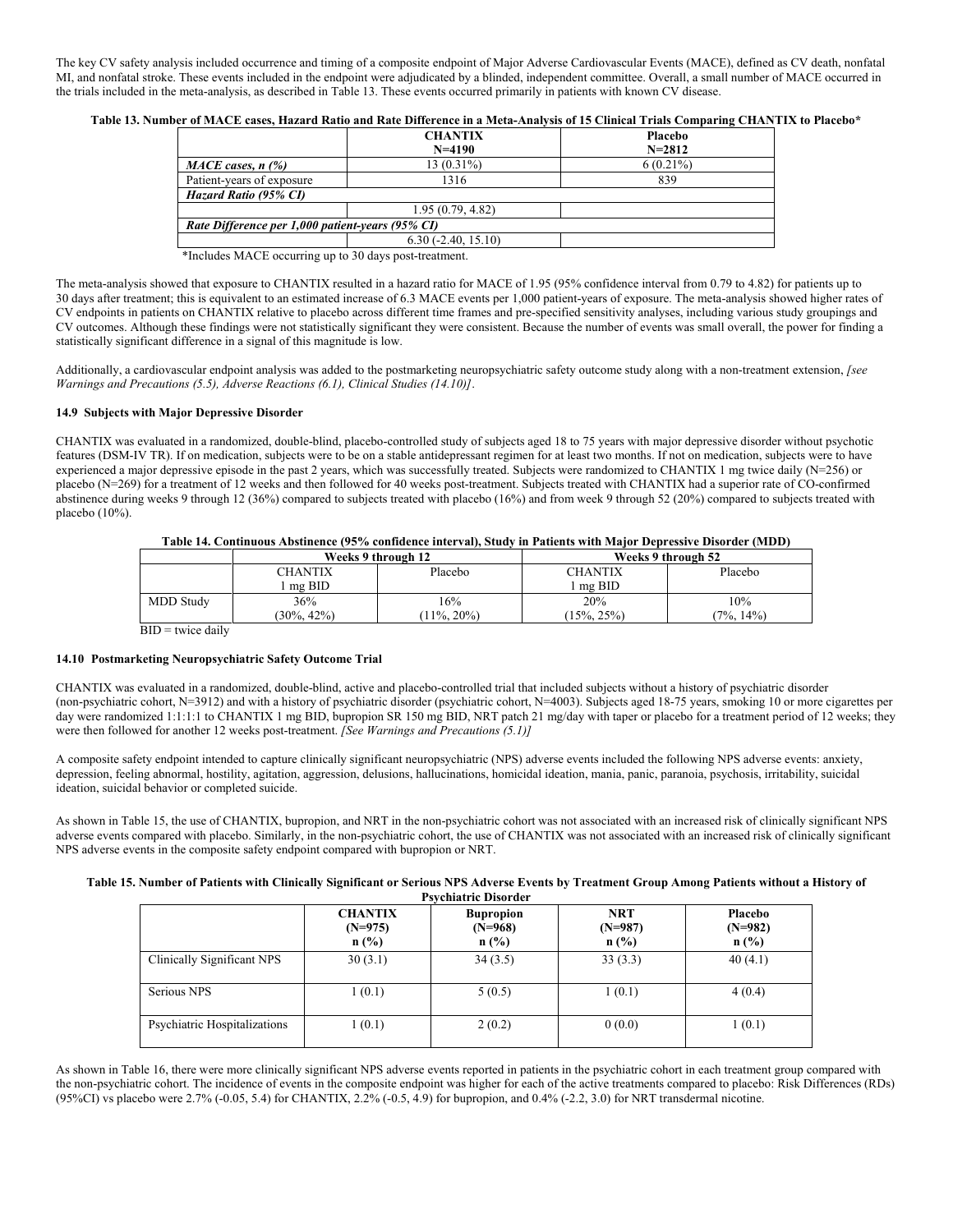**Table 16. Number of Patients with Clinically Significant or Serious NPS Adverse Events by Treatment Group Among Patients with a History of Psychiatric** 

|                              |                                         | <b>Disorder</b>                           |                                    |                              |
|------------------------------|-----------------------------------------|-------------------------------------------|------------------------------------|------------------------------|
|                              | <b>CHANTIX</b><br>$(N=1007)$<br>$n$ (%) | <b>Bupropion</b><br>$(N=1004)$<br>$n$ (%) | <b>NRT</b><br>$(N=995)$<br>$n$ (%) | Placebo<br>$(N=997)$<br>n(%) |
| Clinically Significant NPS   | 123(12.2)                               | 118(11.8)                                 | 98 (9.8)                           | 95(9.5)                      |
| Serious NPS                  | 6(0.6)                                  | 8(0.8)                                    | 4(0.4)                             | 6(0.6)                       |
| Psychiatric hospitalizations | 5(0.5)                                  | 8(0.8)                                    | 4(0.4)                             | 2(0.2)                       |

There was one completed suicide, which occurred during treatment in a patient treated with placebo in the non-psychiatric cohort. There were no completed suicides reported in the psychiatric cohort.

In both cohorts, subjects treated with CHANTIX had a superior rate of CO-confirmed abstinence during weeks 9 through 12 and 9 through 24 compared to subjects treated with bupropion, nicotine patch and placebo.

**Table 17 Continuous Abstinence (95% confidence interval), Study in Patients with or without a History of Psychiatric Disorder**

|                    | <b>CHANTIX</b> | <b>Bupropion SR</b> | <b>NRT</b>           | Placebo        |
|--------------------|----------------|---------------------|----------------------|----------------|
|                    | 1 mg BID       | 150 mg BID          | 21 mg/day with taper |                |
| Weeks 9 through 12 |                |                     |                      |                |
| Non-               | 38%            | 26%                 | 26%                  | 14%            |
| Psychiatric        | $(35\%, 41\%)$ | $(23\%, 29\%)$      | $(24\%, 29\%)$       | $(12\%, 16\%)$ |
| Cohort             |                |                     |                      |                |
| Psychiatric        | 29%            | 19%                 | 20%                  | 11%            |
| Cohort             | $(26\%, 32\%)$ | $(17\%, 22\%)$      | $(18\%, 23\%)$       | $(10\%, 14\%)$ |
| Weeks 9 through 24 |                |                     |                      |                |
| Non-               | 25%            | 19%                 | 18%                  | 11%            |
| Psychiatric        | $(23\%, 28\%)$ | $(16\%, 21\%)$      | $(16\%, 21\%)$       | $(9\%, 13\%)$  |
| Cohort             |                |                     |                      |                |
| Psychiatric        | 18%            | 14%                 | 13%                  | 8%             |
| Cohort             | $(16\%, 21\%)$ | $12\%, 16\%)$       | $11\%, 15\%$         | $(7\%, 10\%)$  |

 $BID =$  twice daily

## Cardiovascular Outcome Analysis

To obtain another source of data regarding the CV risk of CHANTIX, a cardiovascular endpoint analysis was added to the postmarketing neuropsychiatric safety outcome study along with a non-treatment extension. In the parent study (N=8027), subjects aged 18-75 years, smoking 10 or more cigarettes per day were randomized 1:1:1:1 to CHANTIX 1 mg BID, bupropion SR 150 mg BID, nicotine replacement therapy (NRT) patch 21 mg/day or placebo for a treatment period of 12 weeks; they were then followed for another 12 weeks post-treatment. The extension study enrolled  $4590 (57.2%)$  of the 8027 subjects who were randomized and treated in the parent study and followed them for additional 28 weeks. Of all treated subjects, 1743 (21.7%) had a medium CV risk and 640 (8.0%) had a high CV risk, as defined by Framingham score. Note that one site from the parent study was excluded in the assessment of CV safety and two sites were excluded in the assessment of neuropsychiatric safety.

The primary CV endpoint was the time to major adverse CV event (MACE), defined as CV death, nonfatal myocardial infarction or nonfatal stroke during treatment. Deaths and CV events were adjudicated by a blinded, independent committee. Table 18 below shows the incidence of MACE and Hazard Ratios compared to placebo for all randomized subjects exposed to at least 1 partial dose of study treatment in the parent study.

## **Table 18. The Incidence of MACE and Hazard Ratios in the Cardiovascular Safety Assessment Trial in Subjects without or with a History of Psychiatric**

| <b>Disorder</b>                      |                              |                              |                          |                       |  |
|--------------------------------------|------------------------------|------------------------------|--------------------------|-----------------------|--|
|                                      | <b>CHANTIX</b><br>$N = 2006$ | <b>Bupropion</b><br>$N=1997$ | <b>NRT</b><br>$N = 2017$ | Placebo<br>$N = 2007$ |  |
| During treatment*                    |                              |                              |                          |                       |  |
| MACE, n [IR]                         | 1 [2.4]                      | 2[4.9]                       | 1 [2.4]                  | 4 [9.8]               |  |
| Hazard Ratio (95% CI)<br>vs. placebo | 0.24<br>(0.03, 2.18)         | 0.49<br>(0.09, 2.69)         | 0.24<br>(0.03, 2.18)     |                       |  |
| Through end of study**               |                              |                              |                          |                       |  |
| MACE, n [IR]                         | 3 [2.1]                      | 9[6.3]                       | 6[4.3]                   | 8[5.7]                |  |
| Hazard Ratio (95% CI)<br>vs. placebo | 0.36<br>(0.10, 1.36)         | 1.09<br>(0.42, 2.83)         | 0.74<br>(0.26, 2.13)     |                       |  |

[IR] indicates incidence rate per 1000 person-years

\*during treatment in the parent neuropsychiatric safety study

\*\*either the end of the extension study or the end of parent neuropsychiatric safety study

for those subjects not enrolled into the extension study

For this study, MACE+ was defined as any MACE or a new onset or worsening peripheral vascular disease (PVD) requiring intervention, a need for coronary revascularization, or hospitalization for unstable angina. Incidence rates of MACE+ and all-cause mortality for all randomized subjects exposed to at least 1 partial dose of study treatment in the parent study are shown for all treatment groups during treatment, and through end of study in the Table 19 below.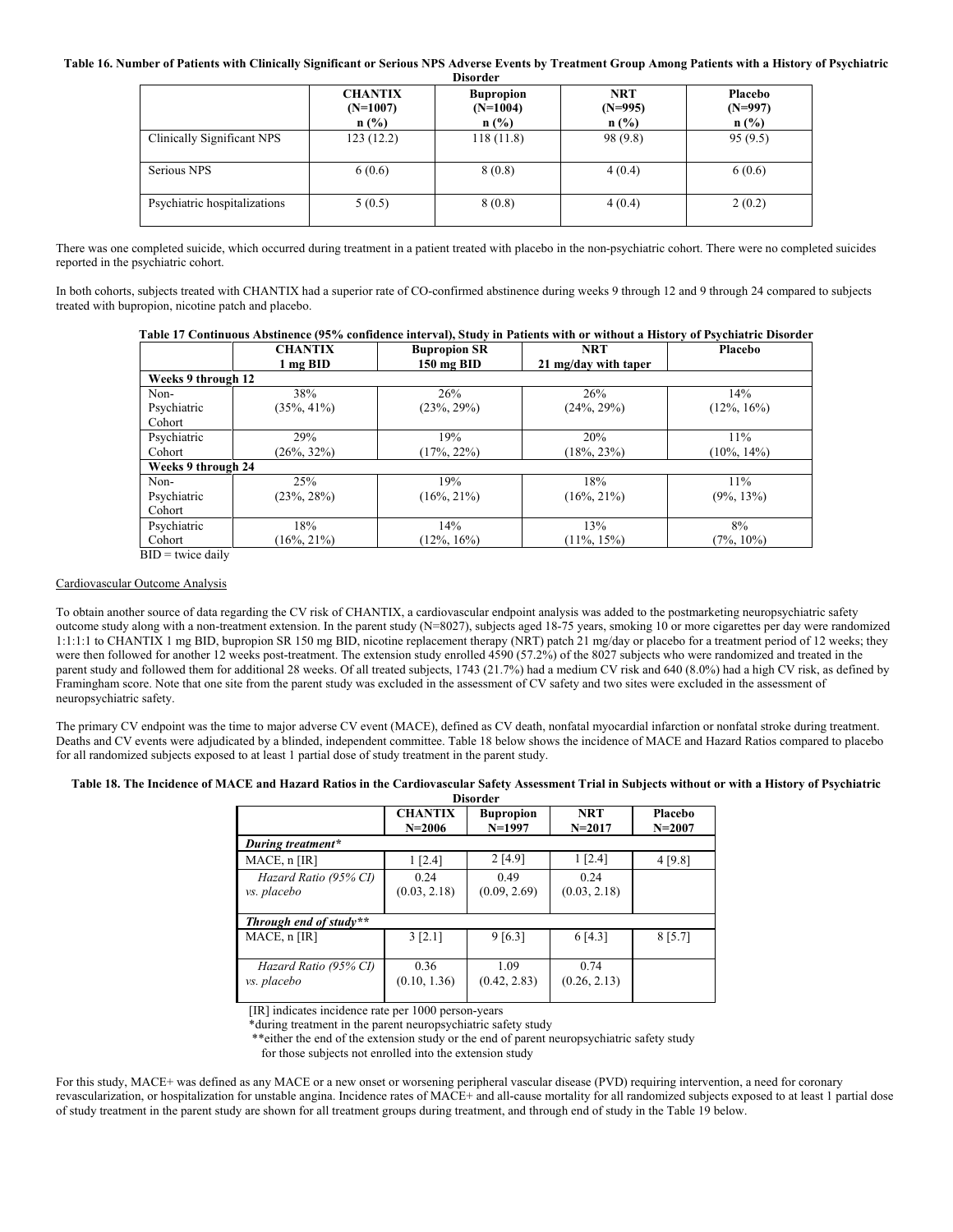## **Table 19. The Incidence of MACE+ and All-Cause Death in the Cardiovascular Safety Assessment Trial in Subjects without or with a History of Psychiatric**

| <b>Disorder</b>          |                |                  |            |            |  |  |
|--------------------------|----------------|------------------|------------|------------|--|--|
|                          | <b>CHANTIX</b> | <b>Bupropion</b> | <b>NRT</b> | Placebo    |  |  |
|                          | $N = 2006$     | $N=1997$         | $N = 2017$ | $N = 2007$ |  |  |
| During treatment*        |                |                  |            |            |  |  |
| $MACE+, n [IR]$          | $5$ [12.1]     | 4 [9.9]          | 2 [4.8]    | 5 [12.2]   |  |  |
| All-cause deaths, n [IR] |                | 2[4.9]           |            | 2 [4.9]    |  |  |
| Through end of study**   |                |                  |            |            |  |  |
| $MACE+, n [IR]$          | 10[6.9]        | 15 [10.5]        | 10[7.1]    | 12 [8.6]   |  |  |
|                          |                |                  |            |            |  |  |
| All-cause deaths, n [IR] | $2$ [1.4]      | 4 [2.8]          | 3 [2.1]    | $4$ [2.9]  |  |  |

[IR] indicates incidence rate per 1000 person-years

\*during treatment in the parent neuropsychiatric safety study

\*\*either the end of the extension study or the end of the parent neuropsychiatric safety study

for those subjects not enrolled into the extension study

The number of subjects who experienced MACE, MACE+ and all-cause death was similar or lower among patients treated with CHANTIX than patients treated with placebo. The number of events observed overall was too low to distinguish meaningful differences between the treatment arms.

## **16 HOW SUPPLIED/STORAGE AND HANDLING**

CHANTIX is supplied for oral administration in two strengths: a 0.5 mg capsular biconvex, white to off-white, film-coated tablet debossed with "*Pfizer*" on one side and "CHX 0.5" on the other side and a 1 mg capsular biconvex, light blue film-coated tablet debossed with "*Pfizer*" on one side and "CHX 1.0" on the other side. CHANTIX is supplied in the following package configurations:

|                | <b>Description</b>                                              | NDC.             |
|----------------|-----------------------------------------------------------------|------------------|
| Packs          | Starting 4-week card: 0.5 mg x 11 tablets and 1 mg x 42 tablets | NDC 0069-0471-03 |
|                | Continuing 4-week card: 1 mg x 56 tablets                       | NDC 0069-0469-03 |
|                | Starting Month Box: 0.5 mg x 11 tablets and 1 mg x 42 tablets   | NDC 0069-0471-03 |
|                | Continuing Month Box: 1 mg x 56 tablets                         | NDC 0069-0469-03 |
| <b>Bottles</b> | $0.5 \text{ mg}$ - bottle of 56                                 | NDC 0069-0468-56 |
|                | 1 mg - bottle of 56                                             | NDC 0069-0469-56 |

Store at 25ºC (77ºF); excursions permitted to 15–30ºC (59–86ºF) (see USP Controlled Room Temperature).

#### **17 PATIENT COUNSELING INFORMATION**

*See FDA-approved patient labeling (Medication Guide)*

#### Initiate Treatment and Continue to Attempt to Quit if Lapse

Instruct patients to set a date to quit smoking and to initiate CHANTIX treatment one week before the quit date. Alternatively, the patient can begin CHANTIX dosing and then set a date to quit smoking between days 8 and 35 of treatment. Encourage patients to continue to attempt to quit if they have early lapses after quit day *[see Dosage and Administration (2.1)].*

For patients who are sure that they are not able or willing to quit abruptly, a gradual approach to quitting smoking with CHANTIX may be considered. Patients should begin CHANTIX dosing and reduce smoking during the first 12 weeks of treatment, then quit by the end of that period and continue treatment for an additional 12 weeks for a total of 24 weeks *[see Dosage and Administration (2.1)]*.

Encourage patients who are motivated to quit and who did not succeed in stopping smoking during prior CHANTIX therapy for reasons other than intolerability due to adverse events, or who relapsed after treatment to make another attempt with CHANTIX once factors contributing to the failed attempt have been identified and addressed *[see Dosage and Administration (2.1), Clinical Studies (14.6)].*

#### How to Take

Advise patients that CHANTIX should be taken orally after eating, and with a full glass of water *[see Dosage and Administration (2.1)].*

#### Starting Week Dosage

Instruct patients on how to titrate CHANTIX, beginning at a dose of 0.5 mg/day. Explain that one 0.5 mg tablet should be taken daily for the first three days, and that for the next four days, one 0.5 mg tablet should be taken in the morning and one 0.5 mg tablet should be taken in the evening *[see Dosage and Administration (2.1)]*.

#### Continuing Weeks Dosage

Advise patients that, after the first seven days, the dose should be increased to one 1 mg tablet in the morning and one 1 mg tablet in the evening *[see Dosage and Administration (2.1)].*

#### Dosage Adjustment for CHANTIX or Other Drugs

Inform patients that nausea and insomnia are side effects of CHANTIX and are usually transient; however, advise patients that if they are persistently troubled by these symptoms, they should notify the prescribing physician so that a dose reduction can be considered.

Inform patients that some drugs may require dose adjustment after quitting smoking *[see Dosage and Administration (2.1)].*

## Counseling and Support

Provide patients with educational materials and necessary counseling to support an attempt at quitting smoking *[see Dosage and Administration (2.1)]*.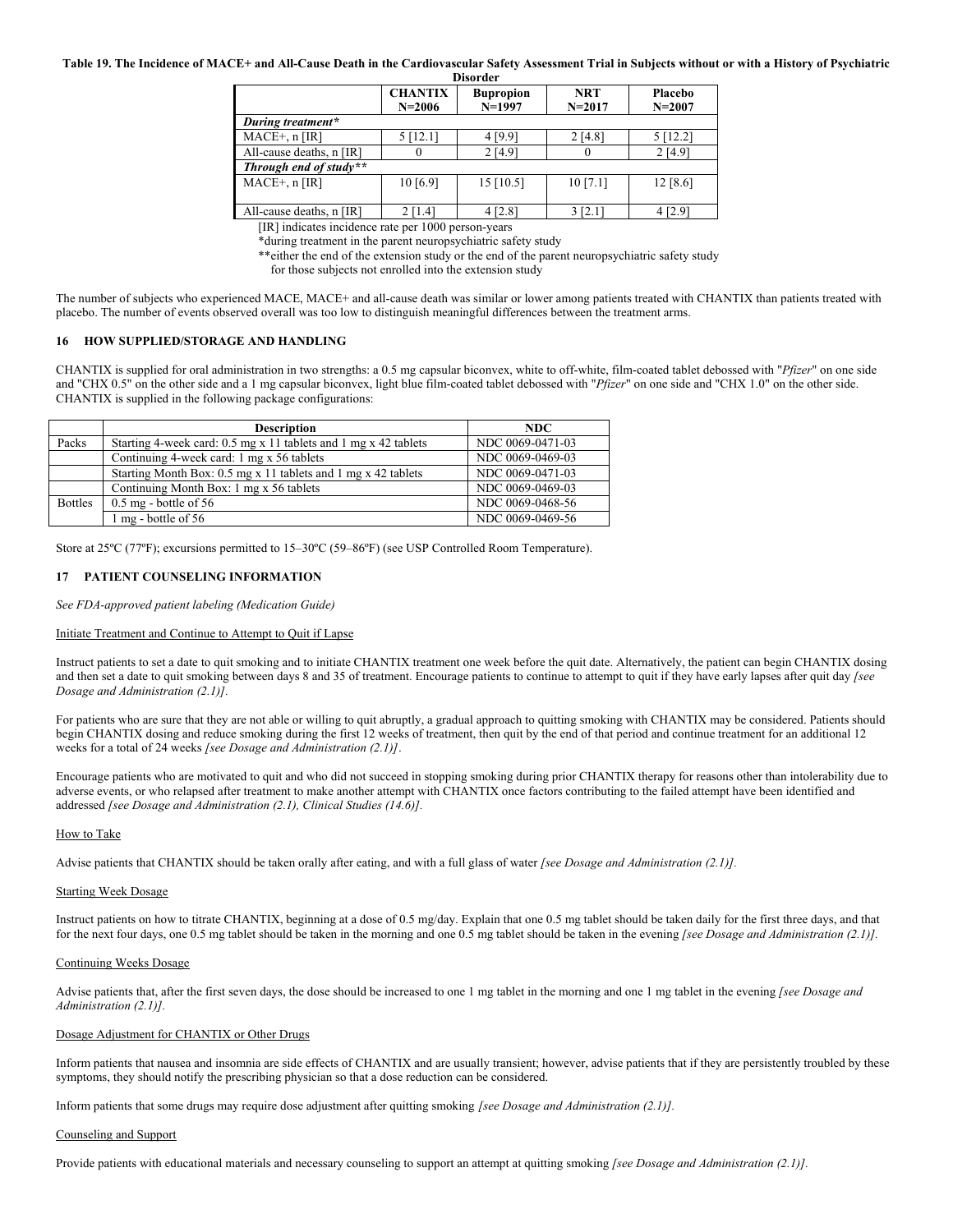## Neuropsychiatric Adverse Events

Inform patients that some patients have experienced changes in mood (including depression and mania), psychosis, hallucinations, paranoia, delusions, homicidal ideation, aggression, hostility, agitation, anxiety, and panic, as well as suicidal ideation and suicide when attempting to quit smoking while taking CHANTIX. Instruct patients to discontinue CHANTIX and contact a healthcare professional if they experience such symptoms *[see Warnings and Precautions (5.1), Adverse Reactions (6.2)].*

## History of Psychiatric Illness

Encourage patients to reveal any history of psychiatric illness prior to initiating treatment.

## Nicotine Withdrawal

Inform patients that quitting smoking, with or without CHANTIX, may be associated with nicotine withdrawal symptoms (including depression or agitation) or exacerbation of pre-existing psychiatric illness.

#### Seizures

Encourage patients to report any history of seizures or other factors that can lower seizure threshold. Instruct patients to discontinue CHANTIX and contact a healthcare provider immediately if they experience a seizure while on treatment *[see Warnings and Precautions (5.2)]*.

## Interaction with Alcohol

Advise patients to reduce the amount of alcohol they consume while taking CHANTIX until they know whether CHANTIX affects their tolerance for alcohol *[see Warnings and Precautions (5.3), Adverse Reactions (6.2)]*.

## Driving or Operating Machinery

Advise patients to use caution driving or operating machinery until they know how quitting smoking and/or varenicline may affect them *[see Warnings and Precautions (5.4)].*

## Cardiovascular Events

Patients should be instructed to notify their healthcare providers of symptoms of new or worsening cardiovascular events and to seek immediate medical attention if they experience signs and symptoms of myocardial infarction or stroke *[see Warnings and Precautions (5.5), Adverse Reactions (6.1)]*.

#### Somnambulism

Patients should be instructed to discontinue CHANTIX and notify their healthcare providers if they experience somnambulism *[see Warnings and Precautions (5.6)]*.

#### Angioedema

Inform patients that there have been reports of angioedema, with swelling of the face, mouth (lip, gum, tongue) and neck (larynx and pharynx) that can lead to lifethreatening respiratory compromise. Instruct patients to discontinue CHANTIX and immediately seek medical care if they experience these symptoms *[see Warnings and Precautions (5.7), Adverse Reactions (6.2)].*

## Serious Skin Reactions

Inform patients that serious skin reactions, such as Stevens-Johnson Syndrome and erythema multiforme, were reported by some patients taking CHANTIX. Advise patients to stop taking CHANTIX at the first sign of rash with mucosal lesions or skin reaction and contact a healthcare provider immediately *[see Warnings and Precautions (5.8), Adverse Reactions (6.2)].*

#### Vivid, Unusual, or Strange Dreams

Inform patients that they may experience vivid, unusual or strange dreams during treatment with CHANTIX.

### Pregnancy and Lactation

Patients who are pregnant or breastfeeding or planning to become pregnant should be advised of: the risks of smoking to a pregnant mother and her developing baby, the potential risks of CHANTIX use during pregnancy and breastfeeding, and the benefits of smoking cessation with and without CHANTIX. Advise breastfeeding women to monitor the infant for seizures and vomiting *[see Use in Specific Populations (8.1 and 8.2)].*

This product's label may have been updated. For full prescribing information, please visi[t www.pfizer.com.](http://www.pfizer.com/)

Distributed by



Pfizer Labs Division of Pfizer Inc, NY, NY 10017

LAB- 0327-24.0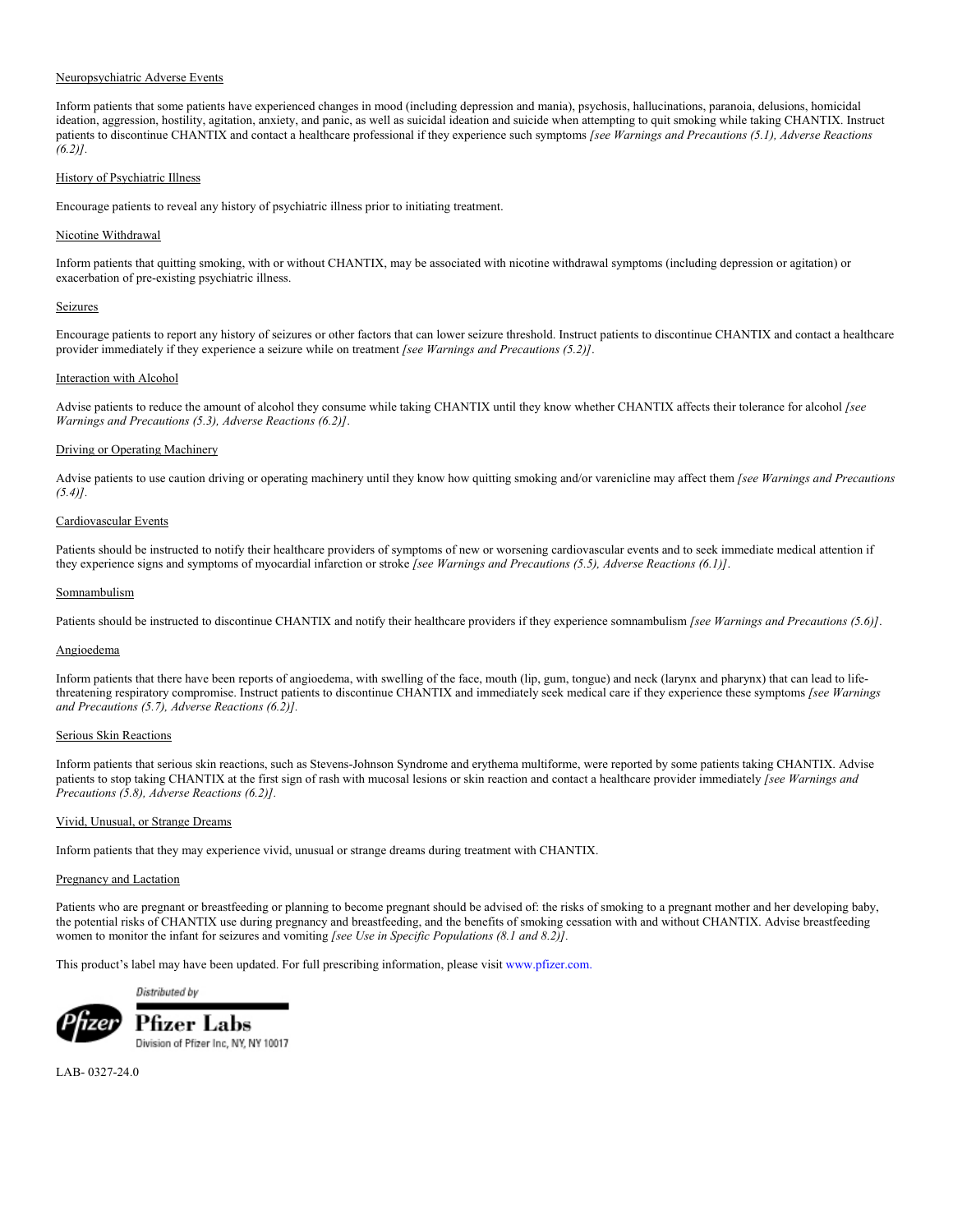## **MEDICATION GUIDE CHANTIX® (CHANT-iks) (varenicline) Tablets**

## **What is the most important information I should know about CHANTIX?**

When you try to quit smoking, with or without CHANTIX, you may have symptoms that may be due to nicotine withdrawal, including:

- urge to smoke
- depressed mood
- trouble sleeping
- irritability
- frustration
- anger
- feeling anxious • difficulty concentrating
- restlessness
- decreased heart rate
- increased appetite
- weight gain

Some people have even experienced suicidal thoughts when trying to quit smoking without medication. Sometimes quitting smoking can lead to worsening of mental health problems that you already have, such as depression.

Some people have had serious side effects while taking CHANTIX to help them quit smoking, including:

**New or worse mental health problems, such as changes in behavior or thinking, aggression, hostility, agitation, depressed mood, or suicidal thoughts or actions**. Some people had these symptoms when they began taking CHANTIX, and others developed them after several weeks of treatment, or after stopping CHANTIX. These symptoms happened more often in people who had a history of mental health problems before taking CHANTIX, than in people without a history of mental health problems.

**Stop taking CHANTIX and call your healthcare provider right away if you, your family, or caregiver notice any of these symptoms.** Work with your healthcare provider to decide whether you should continue to take CHANTIX. In many people, these symptoms went away after stopping CHANTIX, but in some people symptoms continued after stopping CHANTIX. It is important for you to follow-up with your healthcare provider until your symptoms go away.

**Before taking CHANTIX,** tell your healthcare provider if you have ever had depression or other mental health problems. You should also tell your healthcare provider about any symptoms you had during other times you tried to quit smoking, with or without CHANTIX.

# **What is CHANTIX?**

CHANTIX is a prescription medicine to help people stop smoking.

Quitting smoking can lower your chances of having lung disease, heart disease or getting certain types of cancer that are related to smoking.

CHANTIX has not been shown to be effective in children 16 years of age and under. CHANTIX should not be used in children 16 years of age and under.

It is not known if CHANTIX is safe and effective when used with other stop smoking medicines.

## **Who should not take CHANTIX?**

Do not take CHANTIX if you have had a serious allergic or skin reaction to CHANTIX. Symptoms may include:

• swelling of the face, mouth (tongue, lips, gums), throat or neck

• trouble breathing • rash, with peeling skin • blisters in your mouth

## **What should I tell my healthcare provider before taking CHANTIX? See "What is the most important information I should know about CHANTIX?" Before you take CHANTIX, tell your healthcare provider if you:**

- use other treatments to quit smoking. Using CHANTIX with a nicotine patch may cause nausea, vomiting, headache, dizziness, upset stomach, and tiredness to happen more often than if you just use a nicotine patch alone.
- have kidney problems or get kidney dialysis. Your healthcare provider may prescribe a lower dose of CHANTIX for you.
- have a history of seizures
- drink alcohol
- have heart or blood vessel problems
- have any other medical conditions
- are pregnant or plan to become pregnant.
- are breastfeeding. It is not known if CHANTIX passes into breast milk. If you breastfeed and take CHANTIX, monitor your baby for seizures as well as spitting up or vomiting more than normal.

Tell your healthcare provider about all the medicines you take, including prescription and over-the-counter medicines, vitamins and herbal supplements. Your healthcare provider may need to change the dose of some of your medicines when you stop smoking.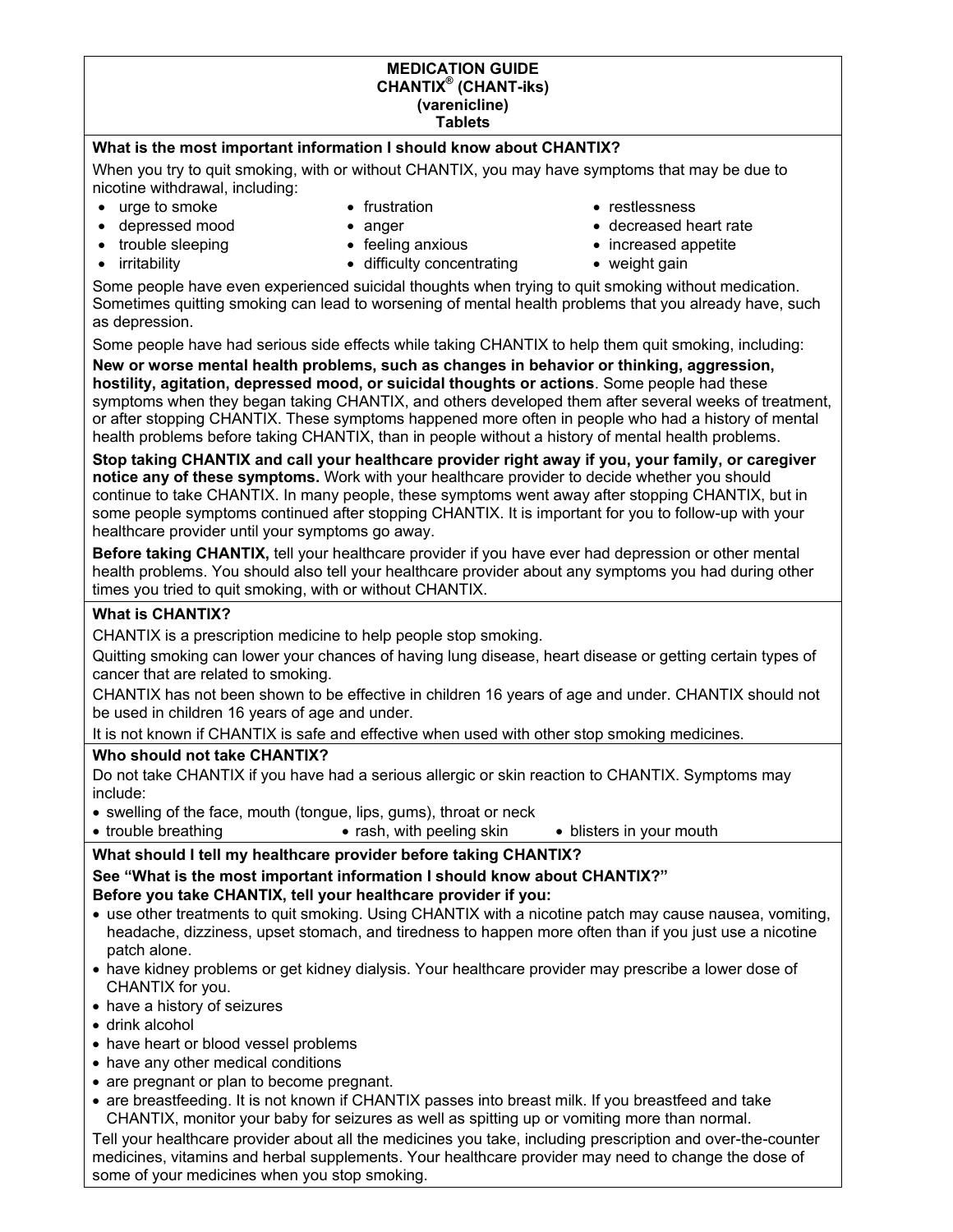You should not use CHANTIX while using other medicines to quit smoking. Tell your healthcare provider if you use other treatments to quit smoking.

Know the medicines you take. Keep a list of them with you to show your healthcare provider and pharmacist when you get a new medicine.

## **How should I take CHANTIX?**

- There are 3 ways that you can use CHANTIX to help you quit smoking. Talk to your healthcare provider about the following 3 ways to use CHANTIX:
	- o Choose a **quit date** when you will stop smoking. Start taking CHANTIX 1 week (7 days) before your **quit date**. Take CHANTIX for 12 weeks.
		- **OR**
	- o Start taking CHANTIX before you choose a **quit date.** Pick a date to quit smoking that is between days 8 and 35 of treatment. Take CHANTIX for 12 weeks.

# **OR**

o If you are sure that you are not able or willing to quit smoking right away, start taking CHANTIX and reduce smoking during the first 12 weeks of treatment, as follows:

| Weeks 1 through 4                                                                                                                                                                                                                                                                                                                              | Reduce your smoking to reach one-half of your starting daily number of<br>cigarettes.                                            |  |
|------------------------------------------------------------------------------------------------------------------------------------------------------------------------------------------------------------------------------------------------------------------------------------------------------------------------------------------------|----------------------------------------------------------------------------------------------------------------------------------|--|
|                                                                                                                                                                                                                                                                                                                                                | Example: If you usually smoke 20 cigarettes each day, reduce your smoking<br>to 10 cigarettes each day during weeks 1 through 4. |  |
| Weeks 5 through 8                                                                                                                                                                                                                                                                                                                              | Reduce your smoking to reach one-quarter of your starting daily number of<br>cigarettes.                                         |  |
|                                                                                                                                                                                                                                                                                                                                                | Example: If you usually smoked 20 cigarettes each day, reduce your smoking<br>to 5 cigarettes each day during weeks 5 through 8. |  |
| Weeks 9 through 12                                                                                                                                                                                                                                                                                                                             | Keep reducing your smoking until you are no longer smoking (you reach zero<br>cigarettes each day).                              |  |
| Attack the constitution of the constitution of the constitution of the constitution of the constitution of the<br>$f$ if $f$ and $f$ is a set of the set of the set of the set of $f$ . The set of $f$ and $f$ and $f$ and $f$ and $f$ and $f$ and $f$ and $f$ and $f$ and $f$ and $f$ and $f$ and $f$ and $f$ and $f$ and $f$ and $f$ and $f$ |                                                                                                                                  |  |

Aim to quit by the end of the 12th week of treatment, or sooner if you feel ready. Continue to take CHANTIX for another 12 weeks, for a total of 24 weeks of treatment.

Starting CHANTIX before your **quit date** gives CHANTIX time to build up in your body. You can keep smoking during this time. Take CHANTIX exactly as prescribed by your healthcare provider.

• CHANTIX comes as a white tablet (0.5 mg) and a blue tablet (1 mg). You start with the white tablet and then usually go to the blue tablet. See the chart below for dosing instructions for adults.

| Day 1 to Day 3            | $\circ$ White tablet (0.5 mg)                      |  |
|---------------------------|----------------------------------------------------|--|
|                           | o Take 1 tablet each day                           |  |
| Day 4 to Day 7            | $\circ$ White tablet (0.5 mg)                      |  |
|                           | $\circ$ Take 1 in the morning and 1 in the evening |  |
| Day 8 to end of treatment | $\circ$ Blue tablet (1 mg)                         |  |
|                           | $\circ$ Take 1 in the morning and 1 in the evening |  |

• Make sure that you try to stop smoking on your quit date. If you slip-up and smoke, try again. Some people need to take CHANTIX for a few weeks for CHANTIX to work best.

- Most people will take CHANTIX for up to 12 weeks. If you have completely quit smoking by 12 weeks, your healthcare provider may prescribe CHANTIX for another 12 weeks to help you stay cigarette-free.
- Take CHANTIX after eating and with a full glass (8 ounces) of water.
- This dosing schedule may not be right for everyone. Talk to your healthcare provider if you are having side effects such as nausea, strange dreams, or sleep problems. Your healthcare provider may want to reduce your dose.
- If you miss a dose of CHANTIX, take it as soon as you remember. If it is almost time for your next dose, skip the missed dose. Just take your next dose at your regular time.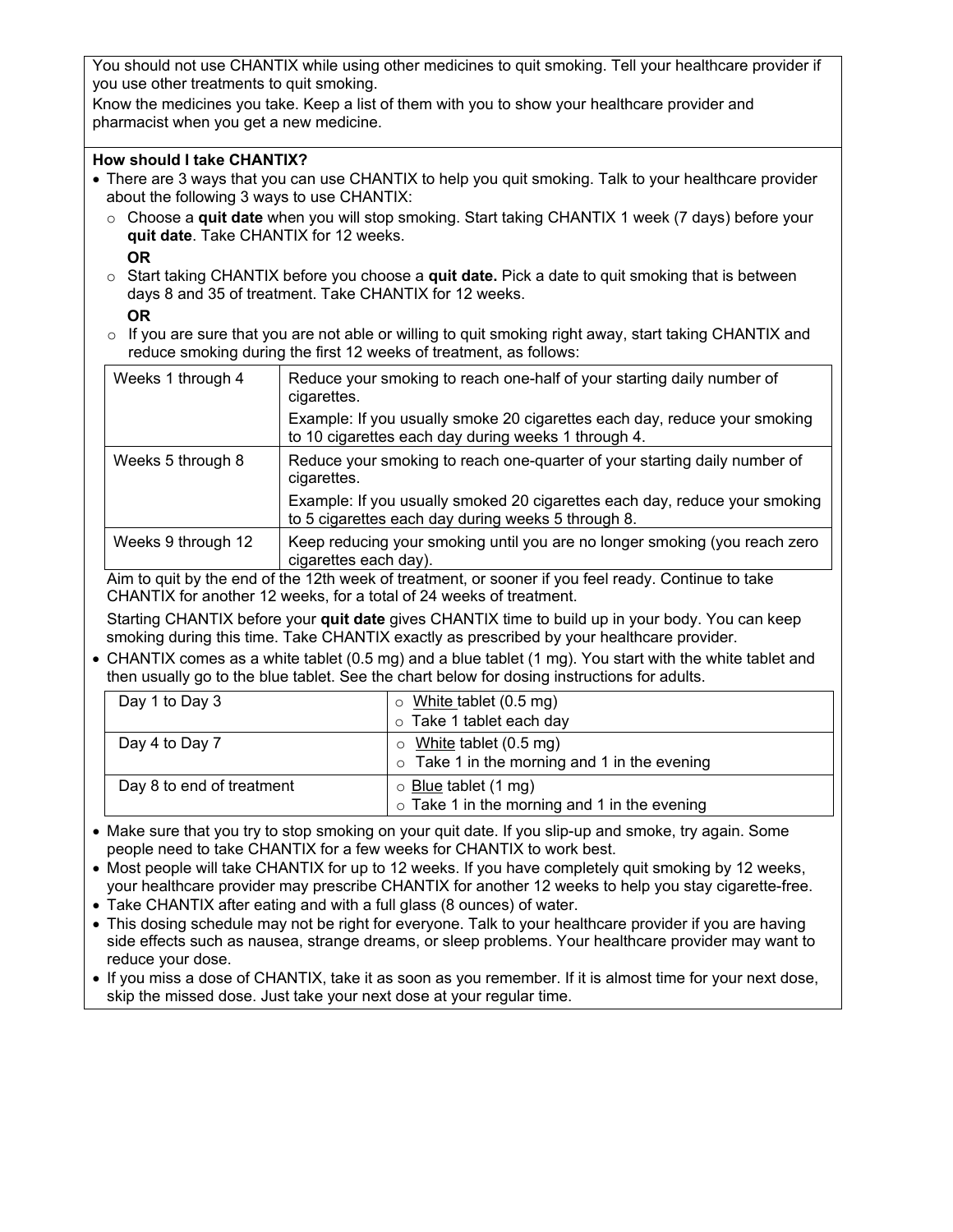# **What should I avoid while taking CHANTIX?**

• Use caution when driving or operating machinery until you know how CHANTIX affects you. CHANTIX may make you feel sleepy, dizzy, or have trouble concentrating, making it hard to drive or perform other activities safely.

• Decrease the amount of alcoholic beverages that you drink during treatment with CHANTIX until you know if CHANTIX affects your ability to tolerate alcohol. Some people have experienced the following when drinking alcohol during treatment with CHANTIX:

- o increased drunkenness (intoxication)
- o unusual or sometimes aggressive behavior
- o no memory of things that have happened

# **What are the possible side effects of CHANTIX?**

# **Serious side effects of CHANTIX may include:**

- **See "What is the most important information I should know about CHANTIX?"**
- **Seizures**. Some people have had seizures during treatment with CHANTIX. In most cases, the seizures have happened during the first month of treatment with CHANTIX. If you have a seizure during treatment with CHANTIX, stop taking CHANTIX and contact your healthcare provider right away.
- **New or worse heart or blood vessel (cardiovascular) problems**, mostly in people, who already have cardiovascular problems. Tell your healthcare provider if you have any changes in symptoms during treatment with CHANTIX.

## **Get emergency medical help right away if you have any of the following symptoms of a heart attack, including:**

- $\circ$  chest discomfort (uncomfortable pressure, squeezing, fullness or pain) that lasts more than a few minutes, or that goes away and comes back
- o pain or discomfort in one or both arms, back, neck, jaw or stomach
- $\circ$  shortness of breath, sweating, nausea, vomiting, or feeling lightheaded associated with chest discomfort
- **Sleepwalking** can happen with CHANTIX, and can sometimes lead to behavior that is harmful to you or other people, or to property. Stop taking CHANTIX and tell your healthcare provider if you start sleepwalking.
- **Allergic reactions** can happen with CHANTIX. Some of these allergic reactions can be life-threatening.
- **Serious skin reactions**, including rash, swelling, redness, and peeling of the skin. Some of these skin reactions can become life-threatening.

# **Stop taking CHANTIX and get medical help right away if you have any of the following symptoms:**

- $\circ$  swelling of the face, mouth (tongue, lips, and gums), throat or neck
- o trouble breathing
- o rash with peeling skin
- o blisters in your mouth

The most common side effects of CHANTIX include:

- nausea
- sleep problems (trouble sleeping or vivid, unusual, or strange dreams)
- constipation
- gas
- vomiting

Tell your healthcare provider about side effects that bother you or that do not go away.

These are not all the side effects of CHANTIX. Ask your healthcare provider or pharmacist for more information.

Call your doctor for medical advice about side effects. You may report side effects to FDA at 1-800-FDA-1088.

## **How should I store CHANTIX?**

- Store CHANTIX at room temperature, between 68°F to 77°F (20°C to 25°C).
- **Keep CHANTIX and all medicines out of the reach of children.**

# **General information about the safe and effective use of CHANTIX**

Medicines are sometimes prescribed for purposes other than those listed in a Medication Guide. Do not use CHANTIX for a condition for which it was not prescribed. Do not give your CHANTIX to other people, even if they have the same symptoms that you have. It may harm them. If you would like more information, talk with your healthcare provider. You can ask your healthcare provider or pharmacist for information about CHANTIX that is written for healthcare professionals.

For more information about CHANTIX and tips on how to quit smoking, go to [www.CHANTIX.com](http://www.chantix.com/) or call 1- 877-242-6849.